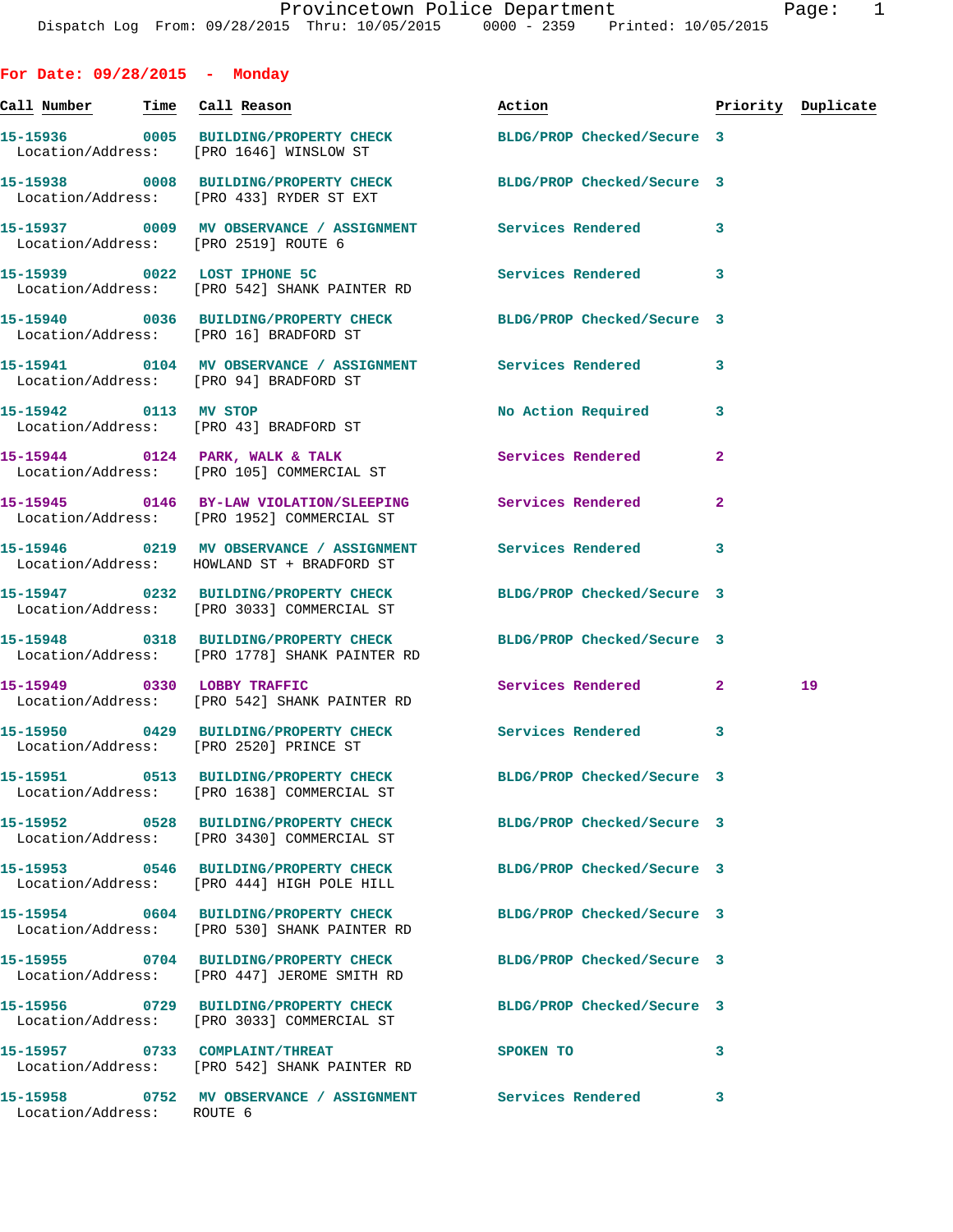| 15-15959 0756 MV STOP                                           | Location/Address: [PRO 2513] ROUTE 6                                                                           | <b>VERBAL WARNING</b>      | 3                          |
|-----------------------------------------------------------------|----------------------------------------------------------------------------------------------------------------|----------------------------|----------------------------|
| 15-15960 0808 SCHOOL                                            | Location/Address: [PRO 569] WINSLOW ST                                                                         | Services Rendered 3        |                            |
| 15-15961 0809 MV STOP                                           | Location/Address: [PRO 2513] ROUTE 6                                                                           | Citation/Warning Issued 3  |                            |
|                                                                 | 15-15962 0859 MV OBSERVANCE / ASSIGNMENT<br>Location/Address: BRADFORD ST + HIGH POLE HILL                     | Services Rendered 3        |                            |
|                                                                 | 15-15963 0928 BUILDING/PROPERTY CHECK<br>Location/Address: [PRO 564] BAYBERRY AVE                              | BLDG/PROP Checked/Secure 3 |                            |
|                                                                 | 15-15965 0938 WELL BEING CHECK<br>Location/Address: [PRO 105] COMMERCIAL ST                                    | SPOKEN TO                  | 3                          |
|                                                                 | 15-15966 0947 ASSIST CITIZEN<br>Location/Address: [PRO 1238] MILLER HILL RD                                    | Services Rendered          | $\overline{\phantom{a}}$ 3 |
|                                                                 | 15-15967 1004 BUILDING/PROPERTY CHECK<br>Location/Address: [PRO 2206] COMMERCIAL ST                            | BLDG/PROP Checked/Secure 3 |                            |
| 15-15968 1011 LOST WALLET                                       | Location/Address: [PRO 542] SHANK PAINTER RD                                                                   | Services Rendered 3        |                            |
| Location/Address: COMMERCIAL ST                                 | 15-15969 1013 PARK, WALK & TALK                                                                                | Services Rendered          | $\mathbf{2}$               |
|                                                                 | 15-15970 1017 MEDICAL EMERGENCY<br>Location/Address: [PRO 912] DEWEY AVE                                       | Transported to Hospital 1  |                            |
| 15-15971 1022 MV STOP<br>Location/Address: PROVINCELANDS RD     |                                                                                                                | <b>VERBAL WARNING</b>      | 3                          |
| 15-15972 1034 FIRE, CO ALARM<br>Location/Address: COMMERCIAL ST |                                                                                                                | False Alarm                | 1                          |
| Location/Address: COMMERCIAL ST                                 | 15-15973 1040 HARASSMENT/PAST OCCURED                                                                          | SPOKEN TO                  | $\mathbf{2}$               |
| 15-15974 1055 GENERAL INFO                                      |                                                                                                                | Services Rendered          | $\overline{\mathbf{3}}$    |
| 15-15964                                                        | 1057 AIRPORT<br>Location/Address: [PRO 516] RACE POINT RD                                                      | Services Rendered          | 2                          |
|                                                                 | 15-15977 1100 SCHOOL BIKE DEMO<br>Location/Address: [PRO 569] WINSLOW ST                                       | Services Rendered 3        |                            |
|                                                                 | 15-15975 1101 MEDICAL EMERGENCY<br>Location/Address: [PRO 3222] ALDEN ST                                       | Transported to Hospital 1  |                            |
|                                                                 | 15-15976 1134 MV HIT & RUN<br>Location/Address: [PRO 1327] COMMERCIAL ST<br>Refer To Accident: 15-66-AC        | Investigated               | $\mathbf{2}$               |
|                                                                 | 15-15978 1318 BIKE ACCIDENT<br>Location/Address: W VINE ST + TREMONT ST<br>Refer To Accident: 15-67-AC         | Could Not Locate           | $\mathbf{2}$               |
|                                                                 | 15-15979 1321 MV OBSERVANCE / ASSIGNMENT Services Rendered 3<br>Location/Address: BRADFORD ST + HIGH POLE HILL |                            |                            |
| 15-15980 1337 ASSIST CITIZEN                                    | Location/Address: [PRO 965] KIMBERLY LN                                                                        | Services Rendered          | 3                          |
| 15-15981 1407 MV STOP                                           | Location/Address: [PRO 517] RACE POINT RD                                                                      | <b>VERBAL WARNING</b>      | $\overline{\mathbf{3}}$    |
|                                                                 | 15-15982 1539 PARK, WALK & TALK                                                                                | <b>Services Rendered</b> 2 |                            |
|                                                                 |                                                                                                                |                            |                            |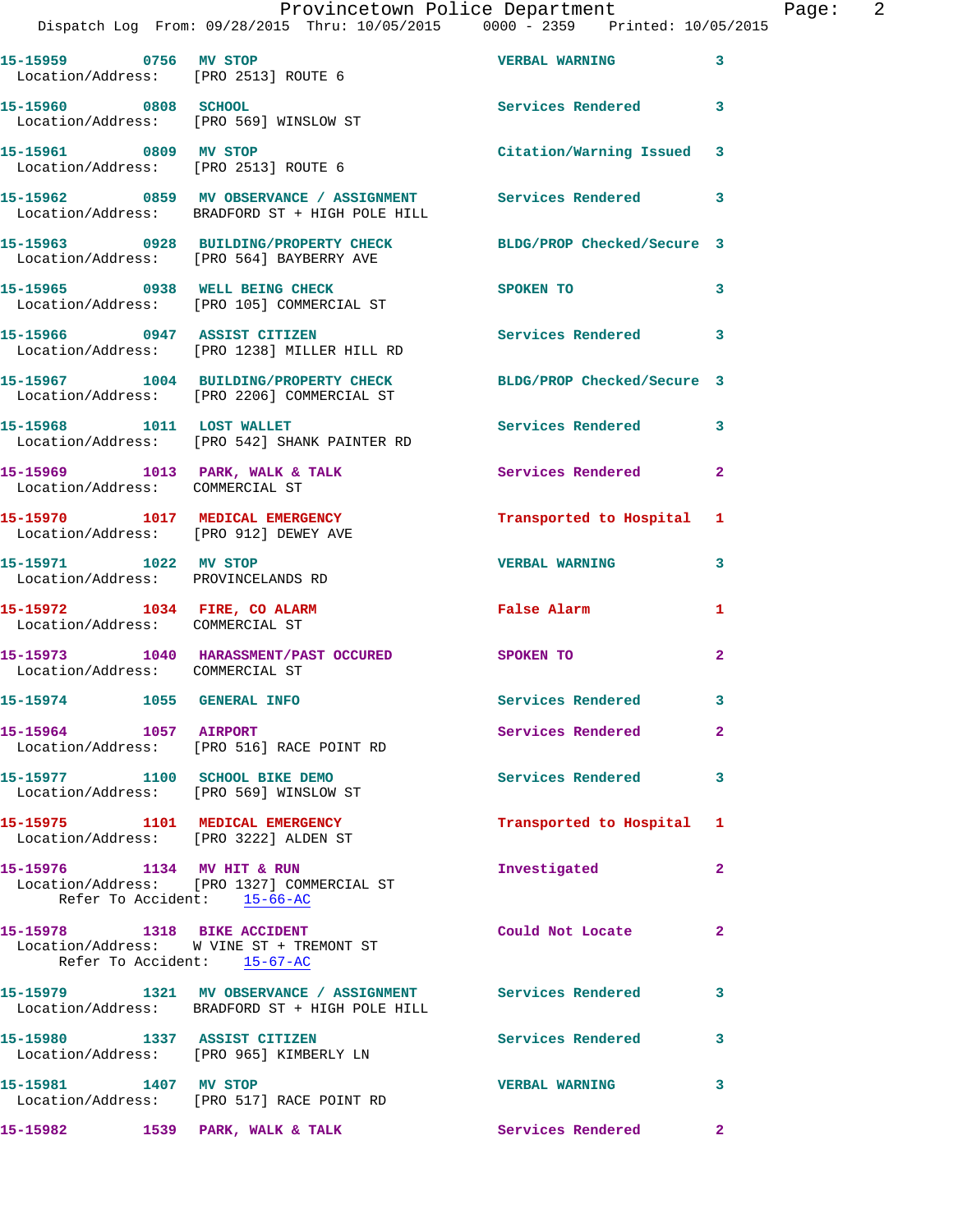|                                       | Dispatch Log From: 09/28/2015 Thru: 10/05/2015 0000 - 2359 Printed: 10/05/2015                                    | Provincetown Police Department | Page: 3 |  |
|---------------------------------------|-------------------------------------------------------------------------------------------------------------------|--------------------------------|---------|--|
|                                       | Location: [PRO 3431] LOPES SQUARE                                                                                 |                                |         |  |
| Location/Address: ROUTE 6             | 15-15984 1616 MV OBSERVANCE / ASSIGNMENT No Action Required 3                                                     |                                |         |  |
|                                       | 15-15985 1632 MV STOP<br>Location/Address: [PRO 2543] MACMILLAN WHARF                                             | VERBAL WARNING 3               |         |  |
|                                       | 15-15987 1716 SUSPICIOUS ACTIVITY 1991 Services Rendered 2<br>Location/Address: [PRO 516] RACE POINT RD           |                                |         |  |
|                                       | 15-15988 1720 BUILDING/PROPERTY CHECK BLDG/PROP Checked/Secure 3<br>Location/Address: [PRO 1778] SHANK PAINTER RD |                                |         |  |
| Location/Address: [PRO 512] PRINCE ST | 15-15989 1848 BUILDING/PROPERTY CHECK BLDG/PROP Checked/Secure 3                                                  |                                |         |  |
|                                       | 15-15990 2011 VERBAL REGISTRATION<br>Location/Address: [PRO 2519] ROUTE 6                                         | <b>VERBAL WARNING</b> 3        |         |  |
|                                       | 15-15991 2022 BUILDING/PROPERTY CHECK BLDG/PROP Checked/Secure 3<br>Location/Address: [PRO 530] SHANK PAINTER RD  |                                |         |  |
|                                       | 15-15992 2039 BUILDING/PROPERTY CHECK BLDG/PROP Checked/Secure 3<br>Location/Address: [PRO 3033] COMMERCIAL ST    |                                |         |  |
|                                       | 15-15993 2111 BUILDING/PROPERTY CHECK BLDG/PROP Checked/Secure 3<br>Location/Address: [PRO 182] COMMERCIAL ST     |                                |         |  |
|                                       | 15-15994 2112 BUILDING/PROPERTY CHECK BLDG/PROP Checked/Secure 3<br>Location/Address: [PRO 519] RACE POINT RD     |                                |         |  |
|                                       | 15-15995 2120 MV OBSERVANCE / ASSIGNMENT Services Rendered 3<br>Location/Address: [PRO 539] SHANK PAINTER RD      |                                |         |  |
|                                       | 15-15996 2217 BUILDING/PROPERTY CHECK BLDG/PROP Checked/Secure 3<br>Location/Address: [PRO 1952] COMMERCIAL ST    |                                |         |  |
|                                       | 15-15997 2242 FAMILY CONTACT REQUEST Services Rendered 3<br>Location/Address: [PRO 60] BRADFORD ST                |                                |         |  |
| 15-15998 2340 MV STOP                 | Location/Address: SHANK PAINTER RD + COURT ST                                                                     | <b>VERBAL WARNING</b>          |         |  |
|                                       | 15-15999 2341 BUILDING/PROPERTY CHECK BLDG/PROP Checked/Secure 3<br>Location/Address: [PRO 545] SHANK PAINTER RD  |                                |         |  |
|                                       | 15-16000 2344 BUILDING/PROPERTY CHECK<br>Location/Address: [PRO 447] JEROME SMITH RD                              | BLDG/PROP Checked/Secure 3     |         |  |
|                                       | 15-16001 2349 BUILDING/PROPERTY CHECK<br>Location/Address: [PRO 1989] COMMERCIAL ST                               | BLDG/PROP Checked/Secure 3     |         |  |
|                                       | 15-16002 2349 BUILDING/PROPERTY CHECK BLDG/PROP Checked/Secure 3<br>Location/Address: [PRO 2109] THISTLEMORE      |                                |         |  |
| For Date: $09/29/2015$ - Tuesday      |                                                                                                                   |                                |         |  |
| Location/Address: ROUTE 6             | 15-16004 0030 MV OBSERVANCE / ASSIGNMENT Services Rendered                                                        |                                | 3       |  |
|                                       | 15-16005 0033 BUILDING/PROPERTY CHECK<br>Location/Address: [PRO 182] COMMERCIAL ST                                | BLDG/PROP Checked/Secure 3     |         |  |
|                                       |                                                                                                                   |                                |         |  |

Location/Address: RYDER ST + BRADFORD ST

**15-16007 0046 ASSIST CITIZEN/WELL BEING CHEC Services Rendered 3**  Location/Address: [PRO 2099] BRADFORD ST

**15-16006 0039 MV OBSERVANCE / ASSIGNMENT Services Rendered 3**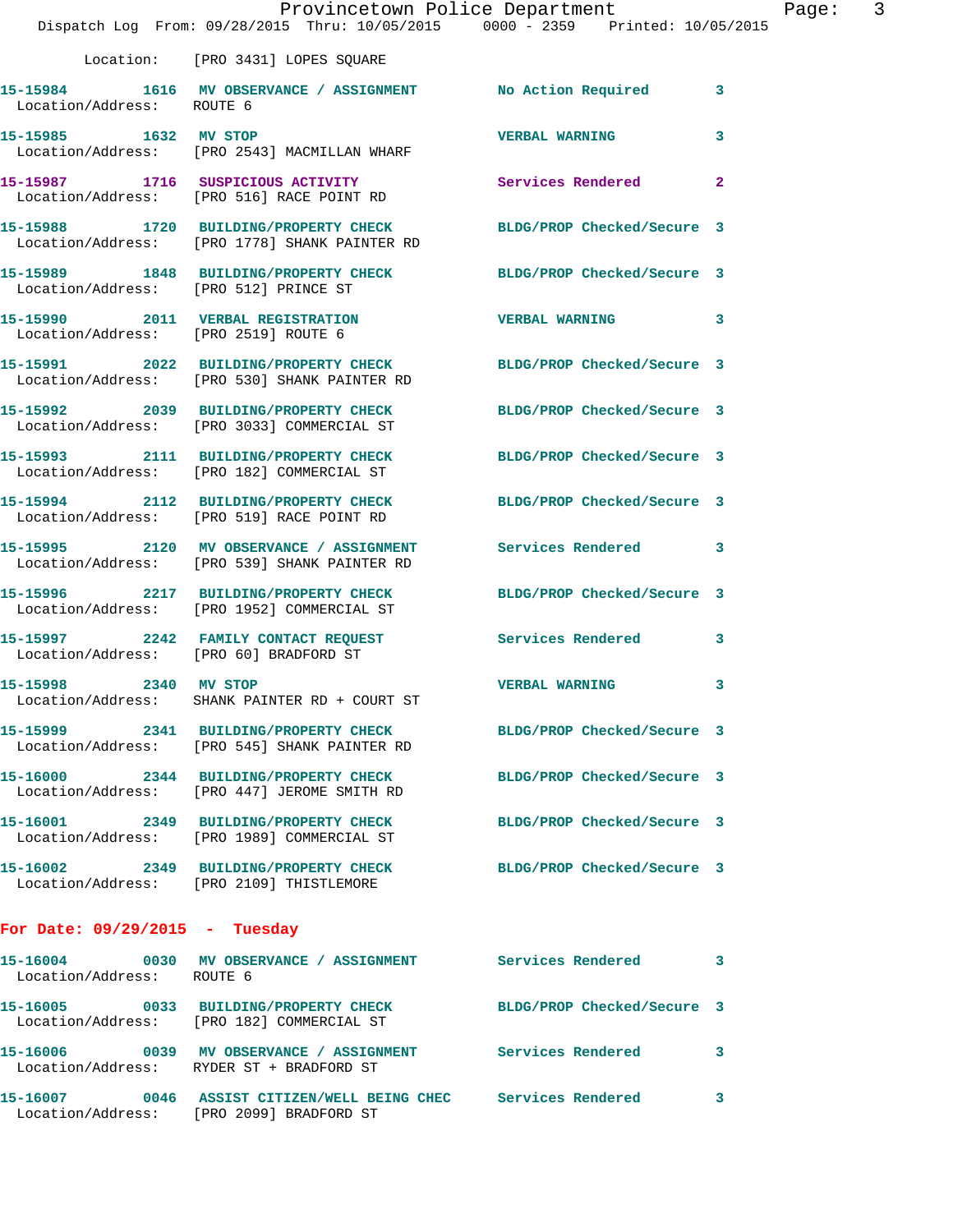|                                                        | Dispatch Log From: 09/28/2015 Thru: 10/05/2015 0000 - 2359 Printed: 10/05/2015                                 | Provincetown Police Department |              | Page: 4 |  |
|--------------------------------------------------------|----------------------------------------------------------------------------------------------------------------|--------------------------------|--------------|---------|--|
|                                                        | 15-16008 0057 MV OBSERVANCE / ASSIGNMENT Services Rendered 3<br>Location/Address: BRADFORD ST + HOWLAND ST     |                                |              |         |  |
|                                                        | 15-16009 0118 COMPLAINT/CAB DRIVER Peace Restored<br>Location/Address: [PRO 3234] SOMERSET RD                  |                                | 3            |         |  |
| Refer To Arrest: 15-283-AR                             | 15-16010 0143 MV STOP<br>Location/Address: [PRO 1012] NELSON AVE                                               | Arrest(s) Made                 | 3            |         |  |
|                                                        | 15-16011 0151 MEDICAL EMERGENCY/DRUGS PATIENT REFUSAL<br>Location/Address: [PRO 3430] COMMERCIAL ST            |                                | $\mathbf{1}$ |         |  |
|                                                        | 15-16012 0228 LOBBY TRAFFIC<br>Location/Address: [PRO 542] SHANK PAINTER RD                                    | Services Rendered 2            |              | 25      |  |
|                                                        | 15-16013 0348 BUILDING/PROPERTY CHECK BLDG/PROP Checked/Secure 3<br>Location/Address: [PRO 525] COMMERCIAL ST  |                                |              |         |  |
|                                                        | 15-16014 0654 COMPLAINT<br>Location/Address: [PRO 208] COMMERCIAL ST                                           | SPOKEN TO 3                    |              |         |  |
|                                                        | 15-16015 0710 BUILDING/PROPERTY CHECK BLD/PROP CHECKED UNSECUR 3<br>Location/Address: [PRO 3033] COMMERCIAL ST |                                |              |         |  |
|                                                        | 15-16016 0737 FIRE, OTHER<br>Location/Address: [PRO 105] COMMERCIAL ST                                         | Services Rendered 1            |              |         |  |
|                                                        | 15-16017 0746 BUILDING/PROPERTY CHECK BLDG/PROP Checked/Secure 3<br>Location/Address: [PRO 1638] COMMERCIAL ST |                                |              |         |  |
|                                                        | 15-16018 0808 SERVICE CALL/COURT<br>Location/Address: [PRO 542] SHANK PAINTER RD                               | Services Rendered 3            |              |         |  |
|                                                        | 15-16019 0813 HAZARDS<br>Location/Address: [PRO 2207] SHANK PAINTER RD                                         | Services Rendered              | $\mathbf{2}$ |         |  |
|                                                        | 15-16020 0816 SUSPICIOUS ACTIVITY Services Rendered<br>Location/Address: [PRO 43] BRADFORD ST                  |                                | $\mathbf{2}$ |         |  |
|                                                        | 15-16023 0829 MEDICAL EMERGENCY<br>Location/Address: [PRO 437] FREEMAN ST                                      | Services Rendered              | 1            |         |  |
| 15-16021 0849 FOLLOW UP<br>Location/Address: TINYS WAY |                                                                                                                | Could Not Locate               | $\mathbf{2}$ |         |  |
| Location/Address: ALDEN ST                             | 15-16022 0901 MV STOP - VERBAL 90/17 STORE VERBAL WARNING                                                      |                                | 3            |         |  |
|                                                        | 15-16024 0923 ANIMAL CALL/TRAPPED SEAL Could Not Locate 2<br>Location/Address: [PRO 106] COMMERCIAL ST         |                                |              |         |  |
|                                                        | 15-16025 0958 BUILDING/PROPERTY CHECK BLDG/PROP Checked/Secure 3<br>Location/Address: [PRO 2206] COMMERCIAL ST |                                |              |         |  |
| 15-16027 1016 FOLLOW UP                                | Location/Address: [PRO 542] SHANK PAINTER RD                                                                   | Services Rendered 2            |              |         |  |
|                                                        | 15-16028 1023 BUILDING/PROPERTY CHECK BLDG/PROP Checked/Secure 3<br>Location/Address: [PRO 2500] COMMERCIAL ST |                                |              |         |  |
| Location/Address: COMMERCIAL ST                        | 15-16029 1029 PARK, WALK & TALK 3 Services Rendered                                                            |                                | $\mathbf{2}$ |         |  |
| Location/Address: [PRO 2519] ROUTE 6                   | 15-16030 1030 MV OBSERVANCE / ASSIGNMENT Services Rendered 3                                                   |                                |              |         |  |
|                                                        | 15-16031 1054 ANIMAL CALL/DOG BITE Services Rendered<br>Location/Address: [PRO 2645] SHANK PAINTER RD          |                                | 2            |         |  |
|                                                        | 15-16032 1126 BUILDING/PROPERTY CHECK BLDG/PROP Checked/Secure 3                                               |                                |              |         |  |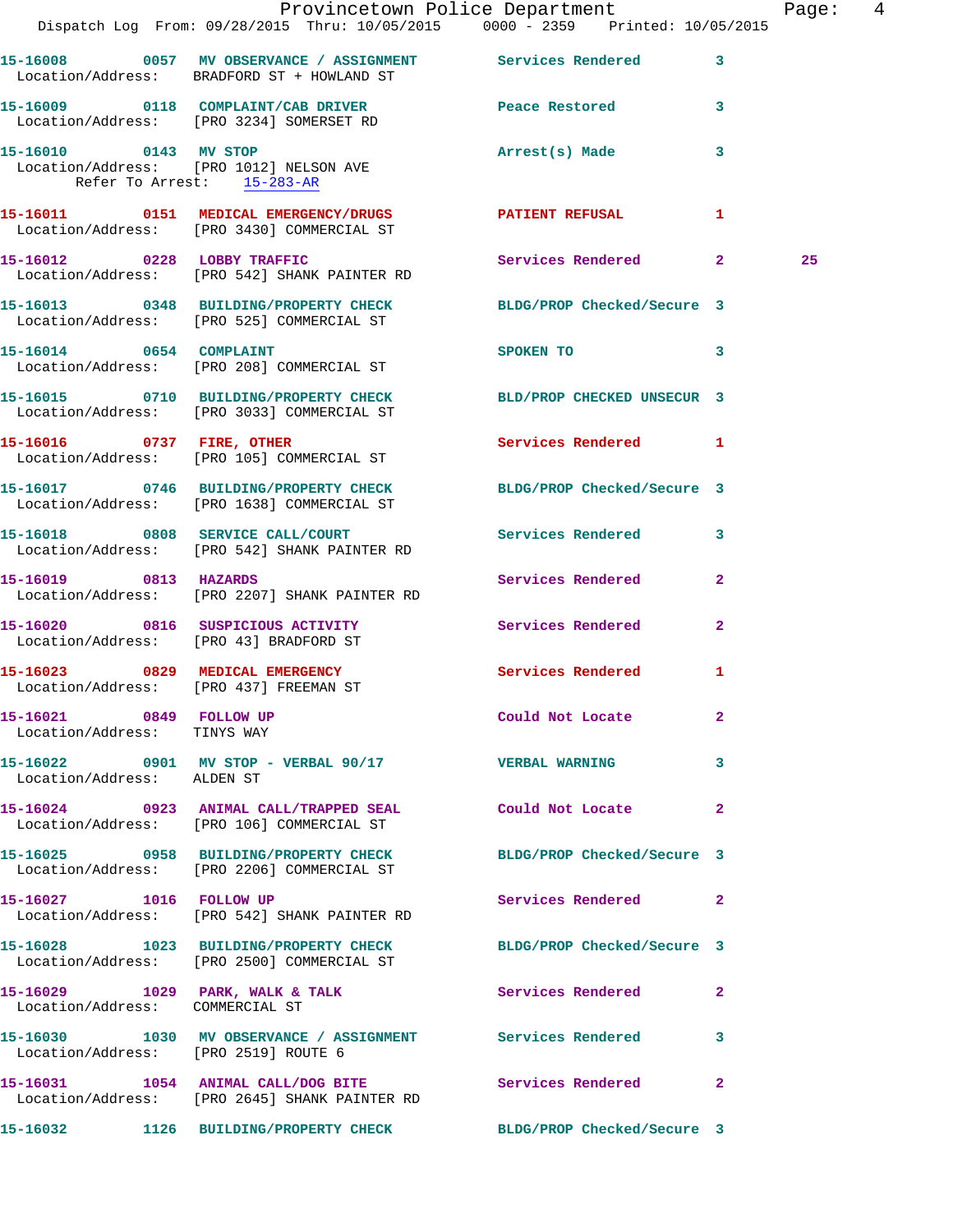|                                                                   | Provincetown Police Department<br>Dispatch Log From: 09/28/2015 Thru: 10/05/2015 0000 - 2359 Printed: 10/05/2015 |                            | Page: 5        |
|-------------------------------------------------------------------|------------------------------------------------------------------------------------------------------------------|----------------------------|----------------|
|                                                                   | Location/Address: [PRO 3259] MACMILLAN WHARF                                                                     |                            |                |
| 15-16033 1133 ARREST<br>Refer To Arrest: 15-284-AR                | Location/Address: [PRO 542] SHANK PAINTER RD                                                                     | Arrest(s) Made 3           |                |
|                                                                   | 15-16034 1136 SERVE SUMMONS<br>Location/Address: [PRO 542] SHANK PAINTER RD                                      | Services Rendered 3        |                |
|                                                                   | 15-16035 1138 BUILDING/PROPERTY CHECK BLDG/PROP Checked/Secure 3<br>Location/Address: [PRO 447] JEROME SMITH RD  |                            |                |
|                                                                   | 15-16036 1139 ANIMAL CALL/RACCOON Services Rendered 2<br>Location/Address: [PRO 3532] OFF CONWELL ST             |                            |                |
| 15-16045 1141 FOLLOW UP                                           | Location/Address: [PRO 597] COMMERCIAL ST                                                                        | FOLLOW UP                  | $\overline{2}$ |
|                                                                   | 15-16038 1144 MEDICAL EMERGENCY 1 Services Rendered 1<br>Location/Address: [PRO 517] RACE POINT RD               |                            |                |
| Location/Address: ROUTE 6 + SNAIL RD                              | 15-16037 1145 MV OBSERVANCE / ASSIGNMENT VERBAL WARNING                                                          |                            | 3              |
|                                                                   |                                                                                                                  |                            | 3              |
|                                                                   | 15-16040 1200 MV DISABLED/LOCKOUT<br>Location/Address: [PRO 2493] BRADFORD ST                                    | Services Rendered          | $\mathbf{2}$   |
| Location/Address: ROUTE 6                                         | 15-16041 1209 MV STOP/VERBAL 90/17 VERBAL WARNING                                                                |                            | $\mathbf{3}$   |
|                                                                   | 15-16042 1239 911 GENERAL/ABANDONED Services Rendered<br>Location/Address: [PRO 1335] COMMERCIAL ST              |                            | 1              |
| Location/Address: RYDER ST EXT                                    | 15-16043 1242 ASSIST CITIZEN/MACHINE ESCORT Services Rendered 3                                                  |                            |                |
| Location/Address: [PRO 569] WINSLOW ST                            | 15-16044 1248 BIKE SAFETY AT SCHOOL Services Rendered 3                                                          |                            |                |
|                                                                   | 15-16046 1311 BUILDING/PROPERTY CHECK<br>Location/Address: [PRO 2109] THISTLEMORE                                | BLDG/PROP Checked/Secure 3 |                |
| Location/Address: ROUTE 6                                         | 15-16047 1327 MV OBSERVANCE / ASSIGNMENT Services Rendered 3                                                     |                            |                |
|                                                                   | 15-16048 1327 MV ACCIDENT/MINOR<br>Location/Address: BRADFORD ST + STANDISH ST                                   | Services Rendered          | $\mathbf{1}$   |
| 15-16049 1331 MV ACCIDENT<br>Refer To Accident: 15-68-AC          | Location/Address: [PRO 539] SHANK PAINTER RD                                                                     | Investigated               | $\mathbf{1}$   |
|                                                                   | 15-16050 1340 SUSPICIOUS ACTIVITY<br>Location/Address: [PRO 519] RACE POINT RD                                   | Could Not Locate           | $\mathbf{2}$   |
|                                                                   | 15-16051 1407 SERVE SUMMONS<br>Location/Address: [PRO 542] SHANK PAINTER RD                                      | Services Rendered 3        |                |
| Location/Address: [PRO 3287] ROUTE 6                              | 15-16052 1431 BUILDING/PROPERTY CHECK BLDG/PROP Checked/Secure 3                                                 |                            |                |
| 15-16053 1525 MV DISABLED<br>Location/Address: [PRO 2513] ROUTE 6 |                                                                                                                  | No Action Required 2       |                |
| 15-16054 1550 DOG INJURED                                         | Location/Address: [PRO 31] BRADFORD ST                                                                           | Could Not Locate           | $\overline{2}$ |
|                                                                   | 15-16055                 1610     BUILDING/PROPERTY CHECK                       Services Rendered                |                            | 3              |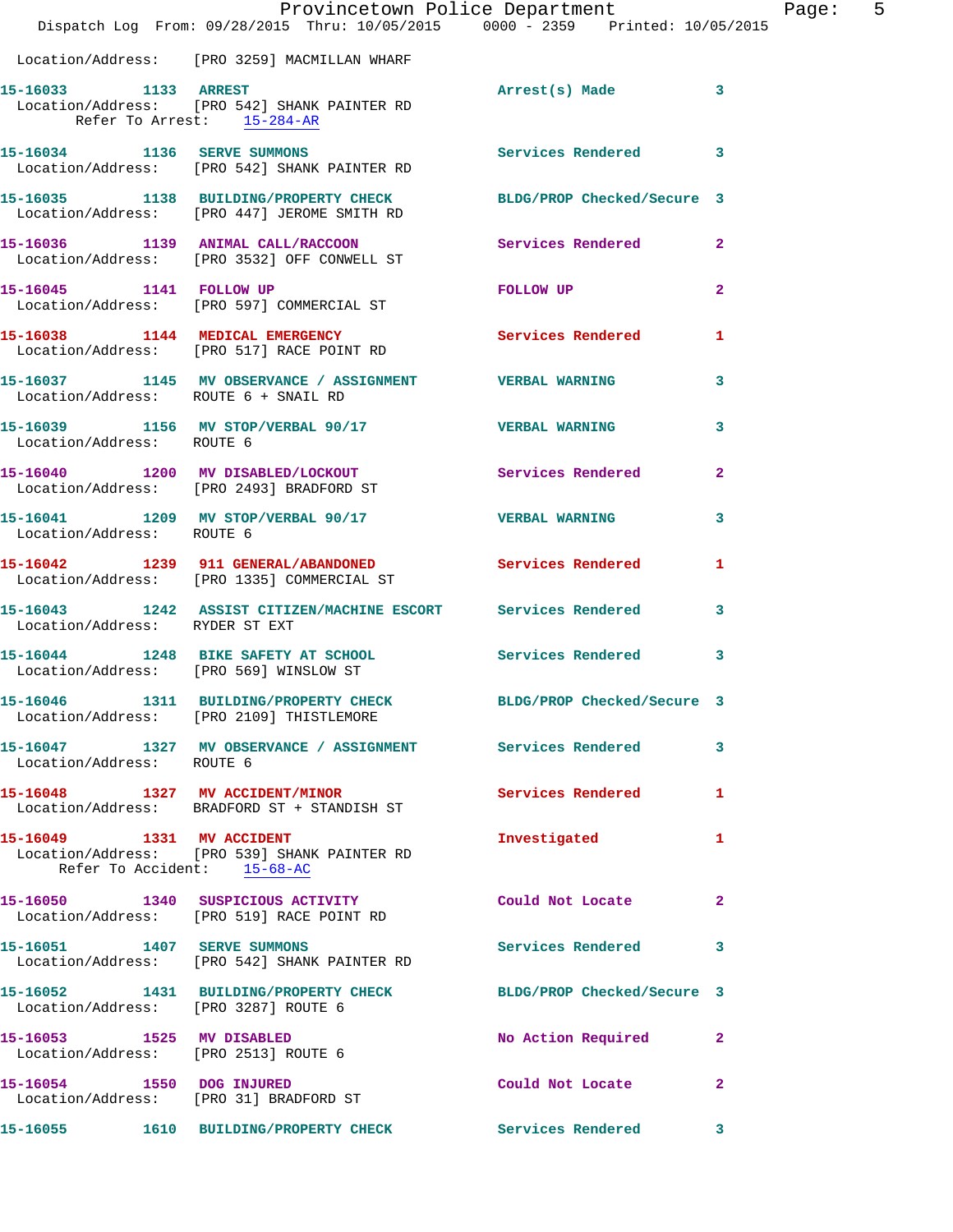|                                                               | Provincetown Police Department<br>Dispatch Log From: 09/28/2015 Thru: 10/05/2015 0000 - 2359 Printed: 10/05/2015 |                            |                |
|---------------------------------------------------------------|------------------------------------------------------------------------------------------------------------------|----------------------------|----------------|
|                                                               | Location/Address: [PRO 2977] COMMERCIAL ST                                                                       |                            |                |
|                                                               | 15-16056 1731 MEDICAL EVALUATION<br>Location/Address: [PRO 542] SHANK PAINTER RD                                 | <b>Services Rendered</b>   | 1              |
| 15-16057 1735 HAZARDS                                         | Location/Address: [PRO 3738] COMMERCIAL ST                                                                       | Services Rendered          | $\overline{a}$ |
|                                                               | 15-16058 1827 SUSPICIOUS ACTIVITY<br>Location/Address: [PRO 1231] COMMERCIAL ST                                  | Unfounded                  | $\mathbf{2}$   |
|                                                               | 15-16059 1844 FOUND VISA DEBIT CARD<br>Location/Address: [PRO 526] RYDER ST EXT                                  | Services Rendered          | 3              |
| 15-16060 1906 911 MISDIAL                                     | Location/Address: [PRO 63] BRADFORD ST EXT                                                                       | Services Rendered          | 1              |
|                                                               | 15-16061 1953 DISORDERLY<br>Location/Address: [PRO 3305] COURT ST                                                | SPOKEN TO                  | $\mathbf{2}$   |
| Location/Address: [PRO 2519] ROUTE 6                          | 15-16062 2001 MV OBSERVANCE / ASSIGNMENT BLDG/PROP Checked/Secure 3                                              |                            |                |
|                                                               | 15-16064 2009 VERBAL TAIL LIGHT<br>Location/Address: [PRO 539] SHANK PAINTER RD                                  | <b>VERBAL WARNING</b>      | 3              |
|                                                               | 15-16065 2035 BUILDING/PROPERTY CHECK<br>Location/Address: [PRO 519] RACE POINT RD                               | Services Rendered          | 3              |
|                                                               | 15-16066 2049 BUILDING/PROPERTY CHECK<br>Location/Address: [PRO 2898] JEROME SMITH RD                            | BLDG/PROP Checked/Secure 3 |                |
|                                                               | 15-16068 2120 BUILDING/PROPERTY CHECK Services Rendered<br>Location/Address: [PRO 444] HIGH POLE HILL            |                            | 3              |
| Location/Address: COMMERCIAL ST                               | 15-16069 2125 PARK, WALK & TALK                                                                                  | <b>Services Rendered</b>   | $\mathbf{2}$   |
|                                                               | 15-16070 2143 BUILDING/PROPERTY CHECK BLDG/PROP Checked/Secure 3<br>Location/Address: [PRO 3033] COMMERCIAL ST   |                            |                |
| 2240<br>15-16071                                              | <b>BUILDING/PROPERTY CHECK</b><br>Location/Address: [PRO 105] COMMERCIAL ST                                      | BLDG/PROP Checked/Secure 3 |                |
|                                                               | 15-16072 2302 SEIZURE DISORDER/TRANSPORT<br>Location/Address: [PRO 144] COMMERCIAL ST                            | Transported to Hospital    | 1              |
|                                                               | 15-16074 2304 PARK, WALK & TALK<br>Location/Address: [PRO 106] COMMERCIAL ST                                     | <b>Services Rendered</b>   | $\mathbf{2}$   |
| Location/Address: [PRO 3440] ROUTE 6                          | 15-16073 2320 MV OBSERVANCE / ASSIGNMENT                                                                         | BLDG/PROP Checked/Secure 3 |                |
| 15-16075 2354 BLACK CAT MISSING                               | Location/Address: [PRO 350] COMMERCIAL ST                                                                        | Services Rendered          | 2              |
| For Date: $09/30/2015$ - Wednesday                            |                                                                                                                  |                            |                |
|                                                               | 15-16076 0005 BUILDING/PROPERTY CHECK<br>Location/Address: [PRO 530] SHANK PAINTER RD                            | BLDG/PROP Checked/Secure 3 |                |
| 15-16077 0011 MV STOP<br>Location/Address: [PRO 2518] ROUTE 6 | Refer To Summons: 15-286-AR                                                                                      | Citation/Warning Issued    | 3              |
| Location/Address: [PRO 1566] CONWELL ST                       | 15-16078 0022 MV OBSERVANCE / ASSIGNMENT Services Rendered                                                       |                            | 3              |

**15-16079 0037 BUILDING/PROPERTY CHECK BLDG/PROP Checked/Secure 3**  Location/Address: [PRO 433] RYDER ST EXT

Page:  $6$ <br>15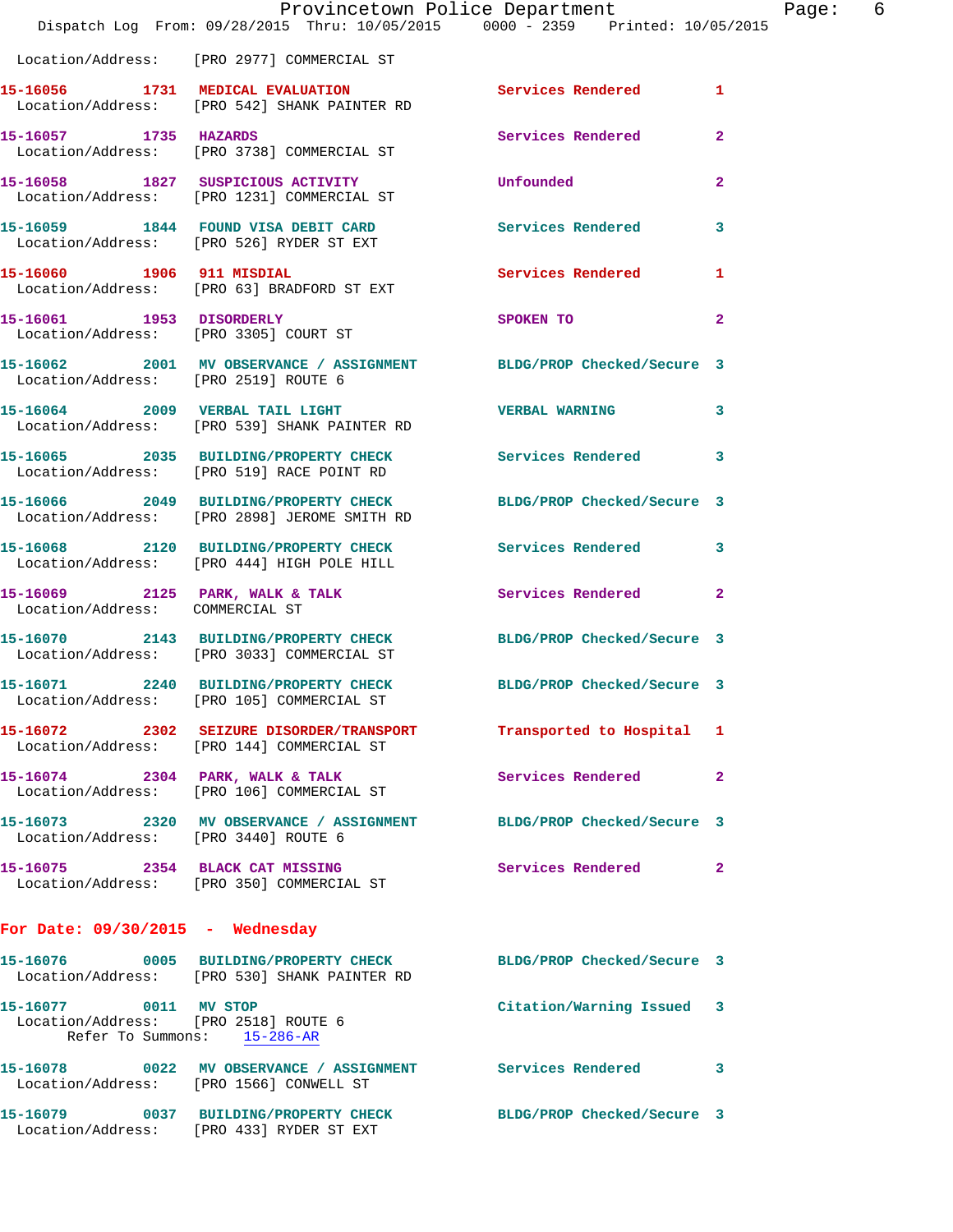|                                                    | 15-16080 0105 BUILDING/PROPERTY CHECK<br>Location/Address: [PRO 1780] JOHNSON ST                               | BLDG/PROP Checked/Secure 3 |              |
|----------------------------------------------------|----------------------------------------------------------------------------------------------------------------|----------------------------|--------------|
|                                                    | 15-16081 0128 BUILDING/PROPERTY CHECK<br>Location/Address: [PRO 182] COMMERCIAL ST                             | BLDG/PROP Checked/Secure 3 |              |
|                                                    | 15-16083 0136 BUILDING/PROPERTY CHECK<br>Location/Address: [PRO 2543] MACMILLAN WHARF                          | BLDG/PROP Checked/Secure 3 |              |
|                                                    | 15-16084 0258 BUILDING/PROPERTY CHECK<br>Location/Address: [PRO 3033] COMMERCIAL ST                            | BLDG/PROP Checked/Secure 3 |              |
|                                                    | 15-16085 0324 LOBBY TRAFFIC<br>Location/Address: [PRO 542] SHANK PAINTER RD                                    | Services Rendered 2        | 16           |
|                                                    | 15-16086 0418 BUILDING/PROPERTY CHECK<br>Location/Address: [PRO 2109] THISTLEMORE                              | BLDG/PROP Checked/Secure 3 |              |
|                                                    | 15-16087 0436 BUILDING/PROPERTY CHECK<br>Location/Address: [PRO 516] RACE POINT RD                             | BLDG/PROP Checked/Secure 3 |              |
|                                                    | 15-16088 0515 BUILDING/PROPERTY CHECK<br>Location/Address: [PRO 1638] COMMERCIAL ST                            | BLDG/PROP Checked/Secure 3 |              |
|                                                    | 15-16089 0543 BUILDING/PROPERTY CHECK BLDG/PROP Checked/Secure 3<br>Location/Address: [PRO 444] HIGH POLE HILL |                            |              |
| Refer To Arrest: 15-284-AR                         | 15-16090 0750 PRISONER TRANSPORT<br>Location: [PRO 3705] ORLEANS DISTRICT COURT                                | Taken/Referred to Other 3  |              |
|                                                    | 15-16091 0751 ALARM - GENERAL<br>Location/Address: [PRO 45] COMMERCIAL ST                                      | False Alarm Weather (No 1  |              |
|                                                    | 15-16092 0806 BIKE SAFETY<br>Location/Address: [PRO 569] WINSLOW ST                                            | Services Rendered          | 3            |
|                                                    | 15-16093 0810 HAZARDS-TRASH IN ROADWAY Taken/Referred to Other<br>Location/Address: [PRO 395] COMMERCIAL ST    |                            | 2            |
|                                                    | 15-16094 0914 BUILDING/PROPERTY CHECK<br>Location/Address: [PRO 3033] COMMERCIAL ST                            | BLDG/PROP Checked/Secure 3 |              |
| 15-16095 0935 HAZARDS                              | Location/Address: ROUTE 6 + MAYFLOWER AVE                                                                      | <b>Services Rendered</b>   | $\mathbf{2}$ |
| 15-16096 0944 MV STOP<br>Location/Address: ROUTE 6 |                                                                                                                | <b>VERBAL WARNING</b>      | 3            |
| Location/Address: [PRO 3287] ROUTE 6               | 15-16097 0956 BUILDING/PROPERTY CHECK BLDG/PROP Checked/Secure 3                                               |                            |              |
|                                                    | 15-16098 1022 SUSPICIOUS ACTIVITY<br>Location/Address: [PRO 2543] MACMILLAN WHARF                              | Could Not Locate           | 2            |
|                                                    | 15-16099 1031 BUILDING/PROPERTY CHECK<br>Location/Address: [PRO 2483] COMMERCIAL ST                            | BLDG/PROP Checked/Secure 3 |              |
| 15-16100 1047 FOLLOW UP                            | Location/Address: [PRO 519] RACE POINT RD                                                                      | No Action Required         | 2            |
|                                                    | 15-16101 1122 BUILDING/PROPERTY CHECK<br>Location/Address: [PRO 447] JEROME SMITH RD                           | BLDG/PROP Checked/Secure 3 |              |
| 15-16102 1122 PROPERTY DAMAGE                      | Location/Address: [PRO 3738] COMMERCIAL ST                                                                     | <b>Services Rendered</b>   | 3            |
|                                                    | 15-16103 1151 MEDICAL EMERGENCY<br>Location/Address: [PRO 357] COMMERCIAL ST                                   | <b>PATIENT REFUSAL</b>     | 1            |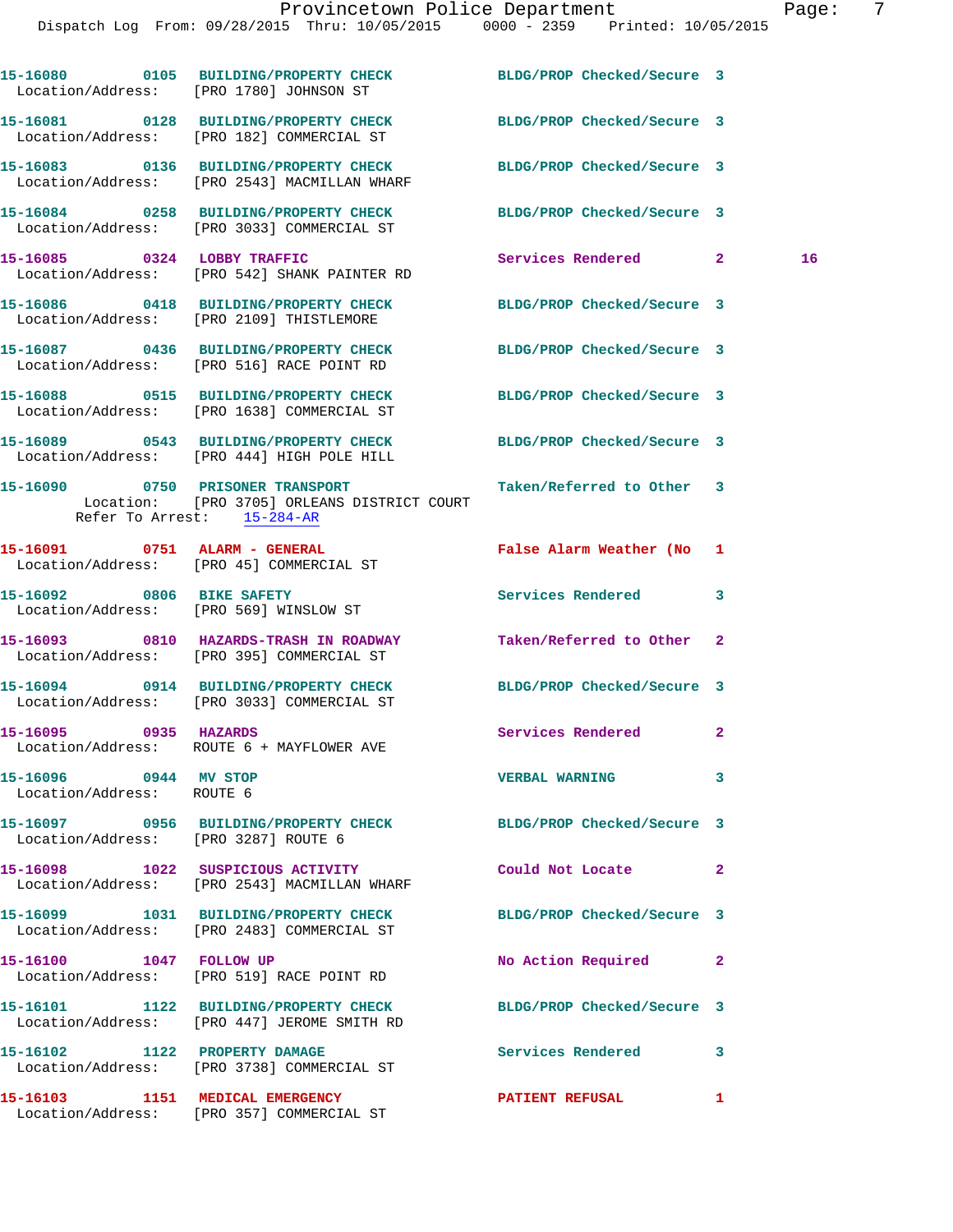|                                                         | Dispatch Log From: 09/28/2015 Thru: 10/05/2015 0000 - 2359 Printed: 10/05/2015<br>15-16104 1235 FLIGHT COVERAGE Services Rendered | Provincetown Police Department |              | Page: 8 |  |
|---------------------------------------------------------|-----------------------------------------------------------------------------------------------------------------------------------|--------------------------------|--------------|---------|--|
|                                                         | Location/Address: [PRO 516] RACE POINT RD                                                                                         |                                | $\mathbf{2}$ |         |  |
|                                                         | 15-16105 1245 LIFT ASSIST<br>Location/Address: [PRO 781] CAPTAIN BERTIES WAY                                                      | Services Rendered 1            |              |         |  |
| 15-16107 1300 HAZARDS<br>Location/Address: HOWLAND ST   |                                                                                                                                   | Taken/Referred to Other 2      |              |         |  |
|                                                         | 15-16108 1349 BIKE SAFETY<br>Location/Address: [PRO 569] WINSLOW ST                                                               | Services Rendered              | 3            |         |  |
|                                                         | 15-16109 1418 COMPLAINT<br>Location/Address: [PRO 182] COMMERCIAL ST                                                              | SPOKEN TO                      | 3            |         |  |
|                                                         | 15-16111 1559 BUILDING/PROPERTY CHECK BLDG/PROP Checked/Secure 3<br>Location/Address: [PRO 3430] COMMERCIAL ST                    |                                |              |         |  |
|                                                         | 15-16113 1749 PARK, WALK & TALK<br>Location/Address: [PRO 3259] MACMILLAN WHARF                                                   | Services Rendered 2            |              |         |  |
|                                                         | 15-16114 1842 BUILDING/PROPERTY CHECK BLDG/PROP Checked/Secure 3<br>Location/Address: [PRO 519] RACE POINT RD                     |                                |              |         |  |
| Location/Address: PEARL ST                              | 15-16115 1938 UNCONSCIOUS/TRANSPORT Transported to Hospital 1                                                                     |                                |              |         |  |
|                                                         | 15-16116 1946 WELL-BEING CHECK<br>Location/Address: [PRO 2548] HOWLAND ST                                                         | Taken/Referred to Other 1      |              |         |  |
|                                                         | 15-16117 1953 911 TRUNK SERVICE<br>Location/Address: [PRO 542] SHANK PAINTER RD                                                   | Services Rendered 1            |              |         |  |
|                                                         | 15-16118 2010 BUILDING/PROPERTY CHECK<br>Location/Address: [PRO 3033] COMMERCIAL ST                                               | BLDG/PROP Checked/Secure 3     |              |         |  |
| 15-16119 2119 AREA CHECK<br>Location/Address: TINYS WAY |                                                                                                                                   | BLDG/PROP Checked/Secure 3     |              |         |  |
|                                                         | 15-16120 2140 BUILDING/PROPERTY CHECK BLDG/PROP Checked/Secure 3<br>Location/Address: [PRO 2206] COMMERCIAL ST                    |                                |              |         |  |
| 15-16121                                                | 2144 BUILDING/PROPERTY CHECK<br>Location/Address: [PRO 1778] SHANK PAINTER RD                                                     | BLDG/PROP Checked/Secure 3     |              |         |  |
| 15-16122 2149 BAR CHECK                                 | Location/Address: [PRO 106] COMMERCIAL ST                                                                                         | Services Rendered              | $\mathbf{2}$ |         |  |
|                                                         | 15-16124 2358 BUILDING/PROPERTY CHECK<br>Location/Address: [PRO 175] COMMERCIAL ST                                                | BLDG/PROP Checked/Secure 3     |              |         |  |
| For Date: $10/01/2015$ - Thursday                       |                                                                                                                                   |                                |              |         |  |
|                                                         | 15-16125 0017 BUILDING/PROPERTY CHECK<br>Location/Address: [PRO 2490] PROVINCELANDS RD                                            | Services Rendered              | 3            |         |  |
|                                                         | 15-16126 0026 BUILDING/PROPERTY CHECK<br>Location/Address: [PRO 2489] BRADFORD ST                                                 | BLDG/PROP Checked/Secure 3     |              |         |  |
|                                                         | 15-16127 0100 BUILDING/PROPERTY CHECK<br>Location/Address: [PRO 530] SHANK PAINTER RD                                             | BLDG/PROP Checked/Secure 3     |              |         |  |
|                                                         | 15-16129 0132 BUILDING/PROPERTY CHECK<br>Location/Address: [PRO 182] COMMERCIAL ST                                                | BLDG/PROP Checked/Secure 3     |              |         |  |
|                                                         | 15-16130 0139 BUILDING/PROPERTY CHECK<br>Location/Address: [PRO 3256] COMMERCIAL ST                                               | BLDG/PROP Checked/Secure 3     |              |         |  |

**15-16131 0535 BUILDING/PROPERTY CHECK Services Rendered 3**  Location/Address: [PRO 2898] JEROME SMITH RD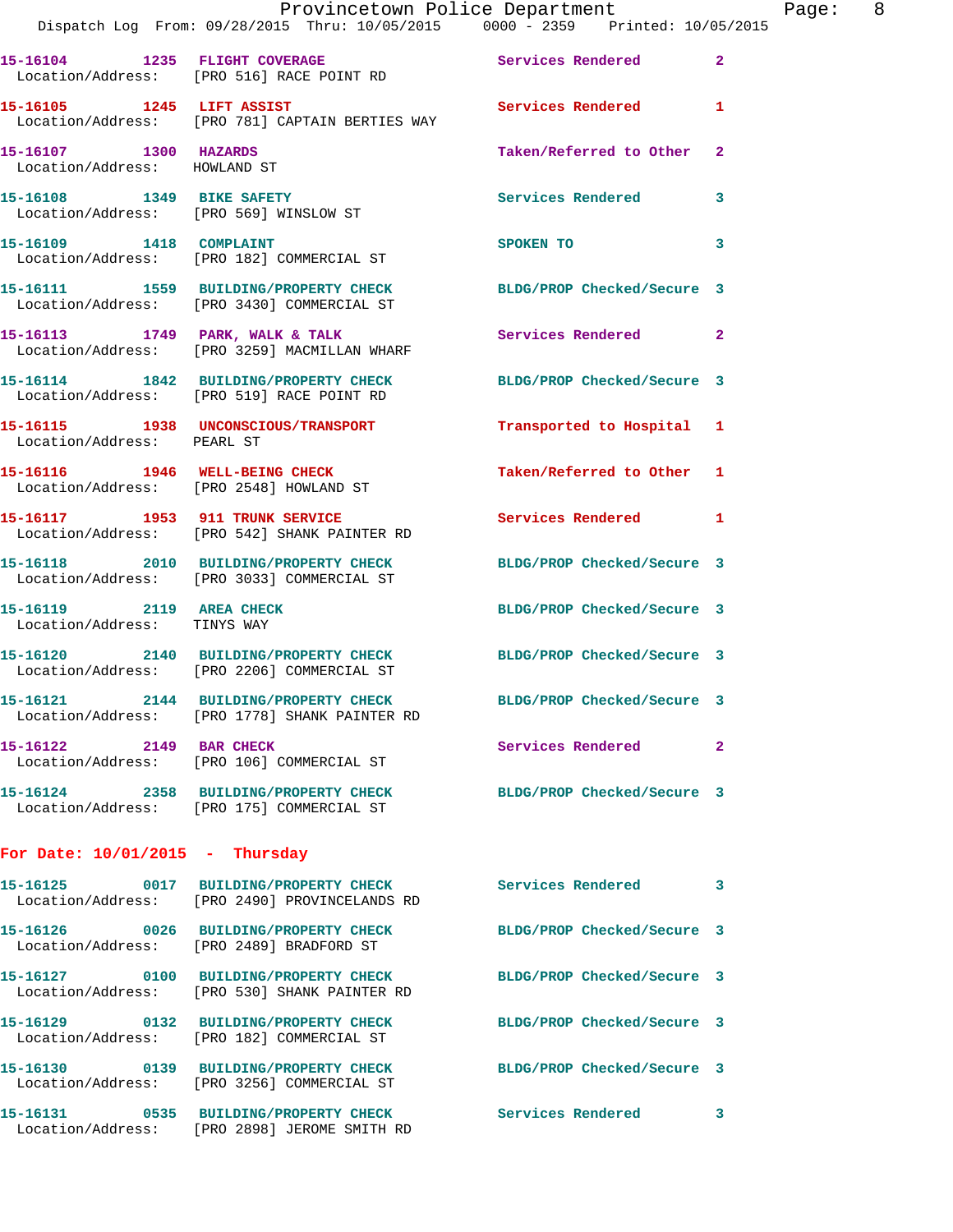Dispatch Log From: 09/28/2015 Thru: 10/05/2015 0000 - 2359 Printed: 10/05/2015

|                                                                        | 15-16132 0559 LOBBY TRAFFIC<br>Location/Address: [PRO 542] SHANK PAINTER RD                                     | Services Rendered 2        |              | 25 |
|------------------------------------------------------------------------|-----------------------------------------------------------------------------------------------------------------|----------------------------|--------------|----|
|                                                                        | 15-16133 0610 BUILDING/PROPERTY CHECK<br>Location/Address: [PRO 3033] COMMERCIAL ST                             | BLDG/PROP Checked/Secure 3 |              |    |
|                                                                        | 15-16134 0618 PROPERTY DAMAGE<br>Location/Address: [PRO 175] COMMERCIAL ST                                      | Services Rendered 3        |              |    |
|                                                                        | 15-16135 0815 AT THE SCHOOL<br>Location/Address: [PRO 569] WINSLOW ST                                           | <b>Services Rendered</b>   | 3            |    |
|                                                                        | 15-16136 0818 BUILDING/PROPERTY CHECK BLDG/PROP Checked/Secure 3<br>Location/Address: [PRO 3287] ROUTE 6        |                            |              |    |
|                                                                        | 15-16137 0822 WIRES DOWN<br>Location/Address: [PRO 1712] FRANKLIN ST                                            | Services Rendered          | $\mathbf{2}$ |    |
|                                                                        | 15-16138 1006 BY-LAW VIOLATION<br>Location/Address: [PRO 2492] WINSLOW ST                                       | Services Rendered          | $\mathbf{2}$ |    |
|                                                                        | 15-16139 1022 BY-LAW VIOLATION<br>Location: STANDISH AVE & CEMETERY RD                                          | <b>SPOKEN TO</b>           | $\mathbf{2}$ |    |
| 15-16140    1040    COMPLAINT                                          | Location/Address: [PRO 165] COMMERCIAL ST                                                                       | Services Rendered 3        |              | 1  |
|                                                                        | 15-16141 1055 BUILDING/PROPERTY CHECK<br>Location/Address: [PRO 3033] COMMERCIAL ST                             | BLDG/PROP Checked/Secure 3 |              |    |
|                                                                        | 15-16142 1101 ALARM - WORK<br>Location/Address: [PRO 208] COMMERCIAL ST                                         | Services Rendered          | 1            |    |
|                                                                        | 15-16143 1111 HARASSMENT<br>Location/Address: [PRO 285] COMMERCIAL ST                                           | <b>SPOKEN TO</b>           | $\mathbf{2}$ |    |
|                                                                        | 15-16144 1132 FOLLOW UP<br>Location/Address: [PRO 542] SHANK PAINTER RD                                         | SPOKEN TO                  | $\mathbf{2}$ |    |
| 15-16145    1206    ASSAULT                                            | Location/Address: [PRO 249] COMMERCIAL ST                                                                       | <b>SPOKEN TO</b>           | 1            |    |
|                                                                        | 15-16146 1228 BUILDING/PROPERTY CHECK BLDG/PROP Checked/Secure 3<br>Location/Address: [PRO 447] JEROME SMITH RD |                            |              |    |
| 15-16147 1233 HARASSMENT                                               | Location/Address: [PRO 542] SHANK PAINTER RD                                                                    | SPOKEN TO                  | $\mathbf{2}$ |    |
| 15-16148 1241 WIRES DOWN                                               | Location/Address: [PRO 2294] BRADFORD ST                                                                        | Services Rendered          | $\mathbf{2}$ |    |
|                                                                        | 15-16149 1318 FLIGHT COVERAGE<br>Location/Address: [PRO 516] RACE POINT RD                                      | Services Rendered          | $\mathbf{2}$ |    |
|                                                                        | 15-16150 1325 BY-LAW VIOLATION<br>Location/Address: [PRO 94] BRADFORD ST                                        | Services Rendered          | $\mathbf{2}$ |    |
|                                                                        | 15-16151 1340 MEDICAL EMERGENCY<br>Location/Address: [PRO 440] HARRY KEMP WAY                                   | Transported to Hospital    | 1            |    |
| 15-16152    1341    ALARM - GENERAL<br>Location/Address: COMMERCIAL ST |                                                                                                                 | Services Rendered          | 1            |    |
| 15-16153 1410 SERVE SUMMONS<br>Location/Address: COMMERCIAL ST         |                                                                                                                 | Could Not Locate 3         |              |    |
|                                                                        | 15-16154 1423 BUILDING/PROPERTY CHECK<br>Location/Address: [PRO 3317] CEMETERY RD                               | BLDG/PROP Checked/Secure 3 |              |    |
|                                                                        | 15-16155 1423 BUILDING/PROPERTY CHECK BLDG/PROP Checked/Secure 3                                                |                            |              |    |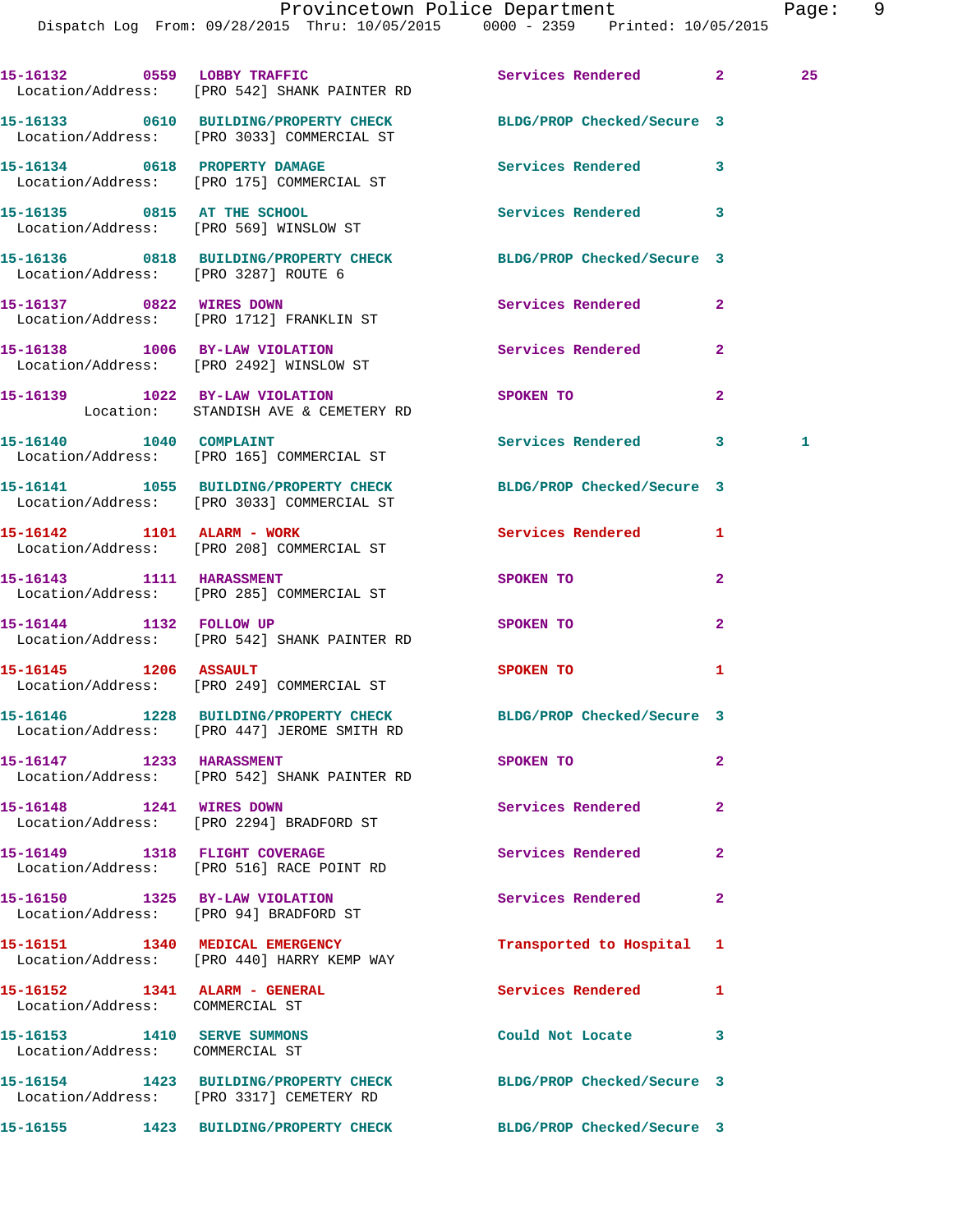|                                                                         | Provincetown Police Department<br>Dispatch Log From: 09/28/2015 Thru: 10/05/2015 0000 - 2359 Printed: 10/05/2015 |                            |                |
|-------------------------------------------------------------------------|------------------------------------------------------------------------------------------------------------------|----------------------------|----------------|
|                                                                         | Location/Address: [PRO 3318] CEMETERY RD                                                                         |                            |                |
|                                                                         | 15-16156 1445 SERVICE CALL<br>Location/Address: [PRO 569] WINSLOW ST                                             | No Action Required         | $\mathbf{3}$   |
|                                                                         | 15-16157 1526 BUILDING/PROPERTY CHECK<br>Location/Address: [PRO 2977] COMMERCIAL ST                              | Services Rendered          | 3              |
|                                                                         | 15-16158 1541 MV OBSERVANCE / ASSIGNMENT Services Rendered<br>Location/Address: HIGH POLE HL + BRADFORD ST       |                            | 3              |
| 15-16159 1552 MV LOCATE ASSIST<br>Location/Address: WINTHROP ST         |                                                                                                                  | Services Rendered          | $\mathbf{2}$   |
|                                                                         | 15-16160 1601 FOUND CHASE DEBIT CARD<br>Location/Address: [PRO 3296] SHANK PAINTER RD                            | <b>Services Rendered</b>   | 3              |
|                                                                         | 15-16161 1606 FOUND CAPITAL ONE CARD Services Rendered<br>Location: [PRO 3431] LOPES SQUARE                      |                            | 3              |
|                                                                         | 15-16162 1609 FOUND BEIGE WALLET<br>Location: [PRO 3431] LOPES SQUARE                                            | <b>Services Rendered</b>   | 3              |
|                                                                         | 15-16163 1654 BUILDING/PROPERTY CHECK<br>Location/Address: [PRO 530] SHANK PAINTER RD                            | BLDG/PROP Checked/Secure 3 |                |
|                                                                         | 15-16164 1702 PARK, WALK & TALK<br>Location/Address: [PRO 105] COMMERCIAL ST                                     | Services Rendered          | $\overline{a}$ |
| 15-16165 1854 WATER LEAK                                                | Location/Address: [PRO 3670] SHANK PAINTER RD                                                                    | Taken/Referred to Other    | 3              |
|                                                                         | 15-16166 1900 BUILDING/PROPERTY CHECK<br>Location/Address: [PRO 3033] COMMERCIAL ST                              | BLDG/PROP Checked/Secure 3 |                |
|                                                                         | 15-16167 1920 RESCUE/BP EVALUATION<br>Location/Address: [PRO 3670] SHANK PAINTER RD                              | <b>PATIENT REFUSAL</b>     | 1              |
| 15-16168 1926 911 MISDIAL                                               | Location/Address: [PRO 63] BRADFORD ST EXT                                                                       | Services Rendered          | $\mathbf{1}$   |
|                                                                         | 15-16169 1956 BUILDING/PROPERTY CHECK<br>Location/Address: [PRO 3033] COMMERCIAL ST                              | BLDG/PROP Checked/Secure 3 |                |
|                                                                         | 15-16170 1959 STRUCTURE FIRE/TRANSPORT<br>Location/Address: [PRO 1220] HARRY KEMP WAY                            | Transported to Hospital 1  |                |
| 15-16171 2121 SERVICE CALL                                              | Location/Address: [PRO 1662] PEARL ST                                                                            | Services Rendered          | 3              |
| 15-16172 2202 VERBAL HEADLIGHTS<br>Location/Address: [PRO 2519] ROUTE 6 |                                                                                                                  | <b>VERBAL WARNING</b>      | 3              |
|                                                                         | 15-16173 2344 BUILDING/PROPERTY CHECK<br>Location/Address: [PRO 2483] COMMERCIAL ST                              | <b>Services Rendered</b>   | 3              |
|                                                                         | 15-16174 2349 MV OBSERVANCE / ASSIGNMENT<br>Location/Address: [PRO 106] COMMERCIAL ST                            | Services Rendered          | 3              |
|                                                                         | 15-16176 2353 BUILDING/PROPERTY CHECK<br>Location/Address: [PRO 1886] BRADFORD ST                                | BLDG/PROP Checked/Secure 3 |                |
|                                                                         | 15-16175 2356 BUILDING/PROPERTY CHECK<br>Location/Address: [PRO 1220] HARRY KEMP WAY                             | BLD/PROP CHECKED UNSECUR 3 |                |
|                                                                         | 15-16177 2359 BUILDING/PROPERTY CHECK<br>Location/Address: [PRO 1220] HARRY KEMP WAY                             | BLDG/PROP Checked/Secure 3 |                |

Page: 10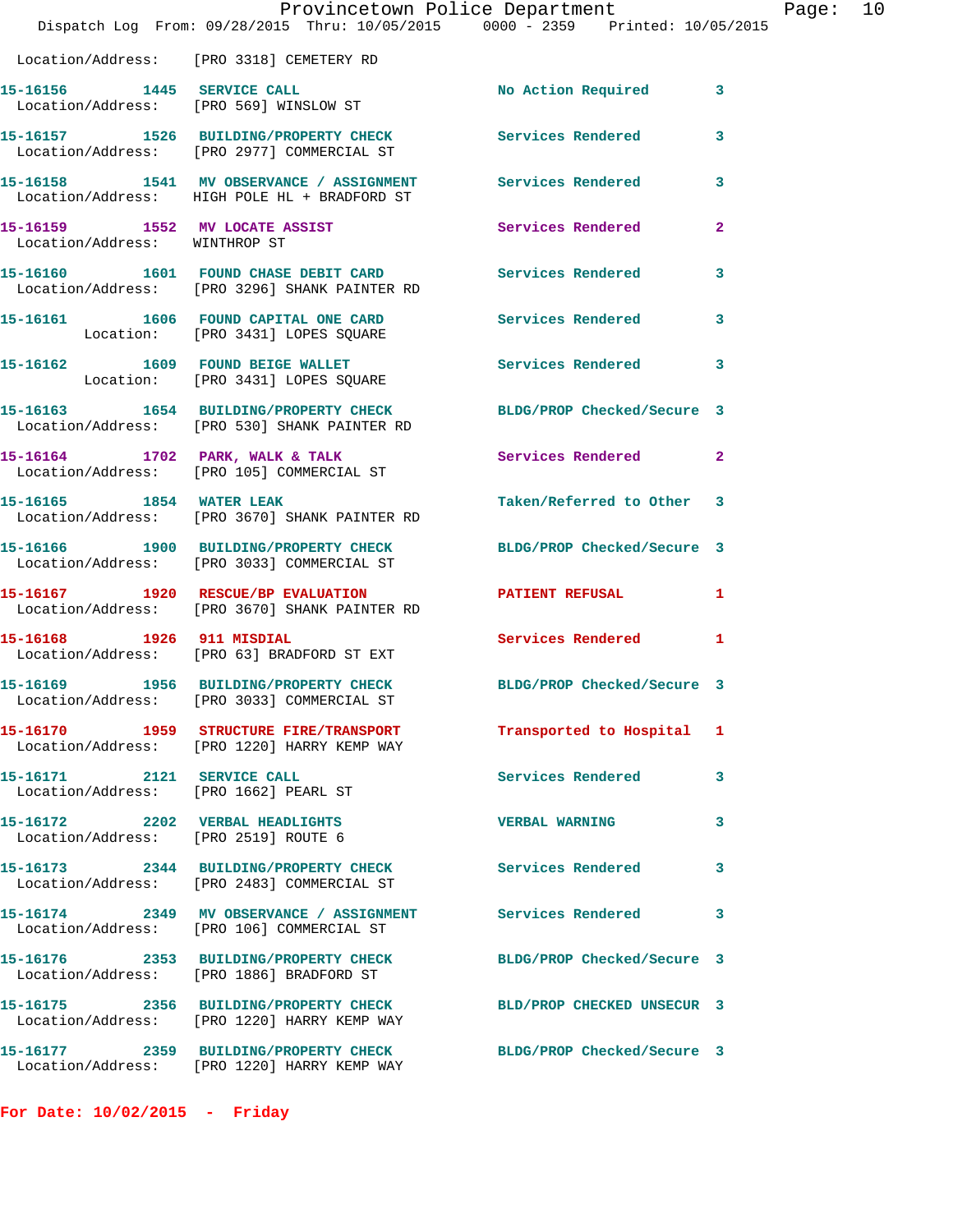|                                     |                                                                                     | Provincetown Police Department<br>Dispatch Log From: 09/28/2015 Thru: 10/05/2015 0000 - 2359 Printed: 10/05/2015 | Page: 11 |
|-------------------------------------|-------------------------------------------------------------------------------------|------------------------------------------------------------------------------------------------------------------|----------|
| Location/Address: BRADFORD ST       |                                                                                     | 15-16178 0012 MV OBSERVANCE / ASSIGNMENT Services Rendered 3                                                     |          |
|                                     | Location/Address: [PRO 554] TREMONT ST                                              | 15-16179 0014 BUILDING/PROPERTY CHECK BLDG/PROP Checked/Secure 3                                                 |          |
|                                     |                                                                                     | 15-16180 0037 MV OBSERVANCE / ASSIGNMENT Services Rendered 3<br>Location/Address: [PRO 595] BRADFORD ST          |          |
|                                     | Location/Address: [PRO 2489] BRADFORD ST                                            | 15-16181 0043 MV OBSERVANCE / ASSIGNMENT Services Rendered 3                                                     |          |
|                                     | Location/Address: [PRO 433] RYDER ST EXT                                            | 15-16182 0128 BUILDING/PROPERTY CHECK BLDG/PROP Checked/Secure 3                                                 |          |
|                                     | Location/Address: [PRO 1482] MECHANIC ST                                            | False Alarm <b>Example 2</b><br>$\mathbf{1}$                                                                     |          |
|                                     | Location/Address: [PRO 3430] COMMERCIAL ST                                          | 15-16185 0130 BUILDING/PROPERTY CHECK Services Rendered 3                                                        |          |
|                                     | Location/Address: [PRO 175] COMMERCIAL ST                                           | 15-16186 0143 BUILDING/PROPERTY CHECK BLDG/PROP Checked/Secure 3                                                 |          |
|                                     | Location/Address: [PRO 3033] COMMERCIAL ST                                          | 15-16187 0152 BUILDING/PROPERTY CHECK BLDG/PROP Checked/Secure 3                                                 |          |
|                                     | Location/Address: [PRO 182] COMMERCIAL ST                                           | 15-16188 0156 BUILDING/PROPERTY CHECK BLDG/PROP Checked/Secure 3                                                 |          |
|                                     | Location/Address: [PRO 3609] COMMERCIAL ST                                          | 15-16189 0204 BUILDING/PROPERTY CHECK BLDG/PROP Checked/Secure 3                                                 |          |
|                                     | 15-16190 0217 LOBBY TRAFFIC<br>Location/Address: [PRO 542] SHANK PAINTER RD         | Services Rendered 2                                                                                              | 20       |
|                                     | Location/Address: [PRO 530] SHANK PAINTER RD                                        | 15-16191 0403 BUILDING/PROPERTY CHECK BLDG/PROP Checked/Secure 3                                                 |          |
|                                     | 15-16192 0451 PARK, WALK & TALK<br>Location/Address: [PRO 539] SHANK PAINTER RD     | Services Rendered 2                                                                                              |          |
|                                     | Location/Address: [PRO 525] COMMERCIAL ST                                           | 15-16193 0528 BUILDING/PROPERTY CHECK BLDG/PROP Checked/Secure 3                                                 |          |
| Location/Address: [PRO 521] ROUTE 6 |                                                                                     | 15-16194 0554 BUILDING/PROPERTY CHECK Services Rendered 3                                                        |          |
|                                     | Location/Address: [PRO 1220] HARRY KEMP WAY                                         | 15-16195  0559 BUILDING/PROPERTY CHECK BLD/PROP CHECKED UNSECUR 3                                                |          |
|                                     | 15-16196 0611 BUILDING/PROPERTY CHECK<br>Location/Address: [PRO 3307] HEATHER'S WAY | BLDG/PROP Checked/Secure 3                                                                                       |          |
| 15-16197 0745 PET PANTRY            | Location/Address: [PRO 3296] SHANK PAINTER RD                                       | Services Rendered 2                                                                                              |          |
|                                     | 15-16198 0759 BUILDING/PROPERTY CHECK<br>Location/Address: [PRO 1638] COMMERCIAL ST | BLDG/PROP Checked/Secure 3                                                                                       |          |
| 15-16199 0811 SCHOOL                | Location/Address: [PRO 569] WINSLOW ST                                              | Services Rendered 3                                                                                              |          |
|                                     | 15-16200 0837 FOLLOW UP/CAMP SITE<br>Location/Address: WAREHAM ST + CEMETERY RD     | Services Rendered<br>$\mathbf{2}$                                                                                |          |
|                                     | Location/Address: [PRO 2483] COMMERCIAL ST                                          | 15-16201 0839 BUILDING/PROPERTY CHECK BLDG/PROP Checked/Secure 3                                                 |          |
|                                     | 15-16202 0845 FOLLOW UP/FIRE                                                        | <b>Services Rendered</b> 2                                                                                       |          |

Location/Address: [PRO 1220] HARRY KEMP WAY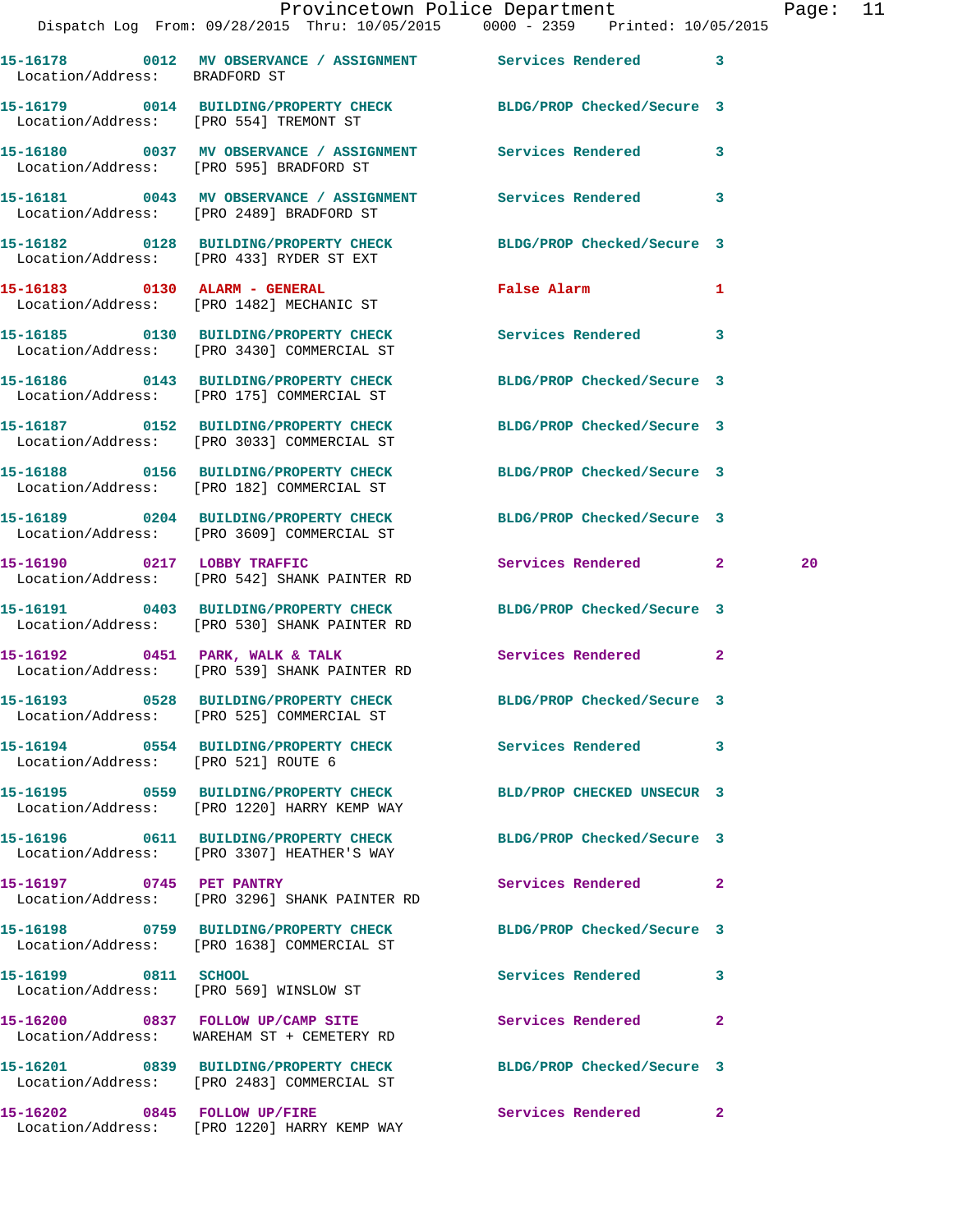|                                                                          | 15-16203 0857 BUILDING/PROPERTY CHECK<br>Location/Address: [PRO 3033] COMMERCIAL ST   | BLDG/PROP Checked/Secure 3 |                         |
|--------------------------------------------------------------------------|---------------------------------------------------------------------------------------|----------------------------|-------------------------|
|                                                                          | 15-16204 0902 BUILDING/PROPERTY CHECK<br>Location/Address: [PRO 3684] HARRY KEMP WAY  | BLDG/PROP Checked/Secure 3 |                         |
| 15-16205 0905 LOOSE DOG                                                  | Location/Address: [PRO 756] BRADFORD ST                                               | Could Not Locate           | $\mathbf{2}$            |
|                                                                          | 15-16206 0933 FOLLOW UP/DOG BITE<br>Location/Address: [PRO 2962] COMMERCIAL ST        | Services Rendered          | $\mathbf{2}$            |
|                                                                          | 15-16207 0954 MV OBSERVANCE / ASSIGNMENT<br>Location/Address: [PRO 106] COMMERCIAL ST | Services Rendered          | 3                       |
| 15-16208 1002 FOUND #579A KEY                                            | Location/Address: [PRO 542] SHANK PAINTER RD                                          | Services Rendered          | 3                       |
|                                                                          | 15-16209 1014 BUILDING/PROPERTY CHECK<br>Location/Address: [PRO 447] JEROME SMITH RD  | BLDG/PROP Checked/Secure 3 |                         |
| Location/Address: ROUTE 6                                                | 15-16210 1017 MV OBSERVANCE / ASSIGNMENT                                              | Services Rendered          | 3                       |
| Location/Address: [PRO 2519] ROUTE 6                                     | 15-16211 1106 MV OBSERVANCE / ASSIGNMENT Services Rendered                            |                            | 3                       |
| 15-16212 1111 MV STOP                                                    | Location/Address: [PRO 3296] SHANK PAINTER RD                                         | <b>VERBAL WARNING</b>      | 3                       |
|                                                                          | 15-16213 1123 BUILDING/PROPERTY CHECK<br>Location/Address: [PRO 1220] HARRY KEMP WAY  | BLDG/PROP Checked/Secure 3 |                         |
|                                                                          | 15-16214 1130 MV HIT & RUN/PROP DAMAGE<br>Location/Address: [PRO 337] COMMERCIAL ST   | Services Rendered          | $\mathbf{2}$            |
| 15-16215 1136 PARK, WALK & TALK<br>Location/Address: [PRO 3222] ALDEN ST |                                                                                       | Services Rendered          | $\mathbf{2}$            |
|                                                                          | 15-16217 1302 MV ACCIDENT<br>Location/Address: [PRO 1953] COMMERCIAL ST               | SPOKEN TO                  | 1                       |
| Location/Address: [PRO 3287] ROUTE 6                                     | 15-16218 1315 BUILDING/PROPERTY CHECK                                                 | BLDG/PROP Checked/Secure 3 |                         |
| 15-16220 1343 911 ABANDONED                                              | Location/Address: [PRO 155] COMMERCIAL ST                                             | No Action Required         | $\mathbf{1}$            |
|                                                                          | 15-16221 1343 ASSIST AGENCY / SUMMONS<br>Location/Address: [PRO 3260] BRADFORD ST EXT | Could Not Locate           | 3                       |
| 15-16222 1359 MEDICAL EMERGENCY<br>Location/Address: [PRO 3222] ALDEN ST |                                                                                       | <b>PATIENT REFUSAL</b>     | 1                       |
| 15-16223 1454 AT THE SCHOOL<br>Location/Address: [PRO 569] WINSLOW ST    |                                                                                       | <b>Services Rendered</b>   | 3                       |
|                                                                          | 15-16224 1528 BUILDING/PROPERTY CHECK<br>Location/Address: [PRO 3430] COMMERCIAL ST   | Services Rendered          | 3                       |
|                                                                          | 15-16226 1621 BUILDING/PROPERTY CHECK<br>Location/Address: [PRO 3684] HARRY KEMP WAY  | BLDG/PROP Checked/Secure 3 |                         |
|                                                                          | 15-16228 1630 MV COMPLAINT<br>Location/Address: GOSNOLD ST + COMMERCIAL ST            | Services Rendered          | $\mathbf{2}$            |
| 15-16227 1631 MV STOP                                                    | Location/Address: [PRO 1478] GOSNOLD ST                                               | <b>VERBAL WARNING</b>      | $\overline{\mathbf{3}}$ |
| 15-16229 1657 MEDICAL EMERGENCY                                          |                                                                                       | Transported to Hospital 1  |                         |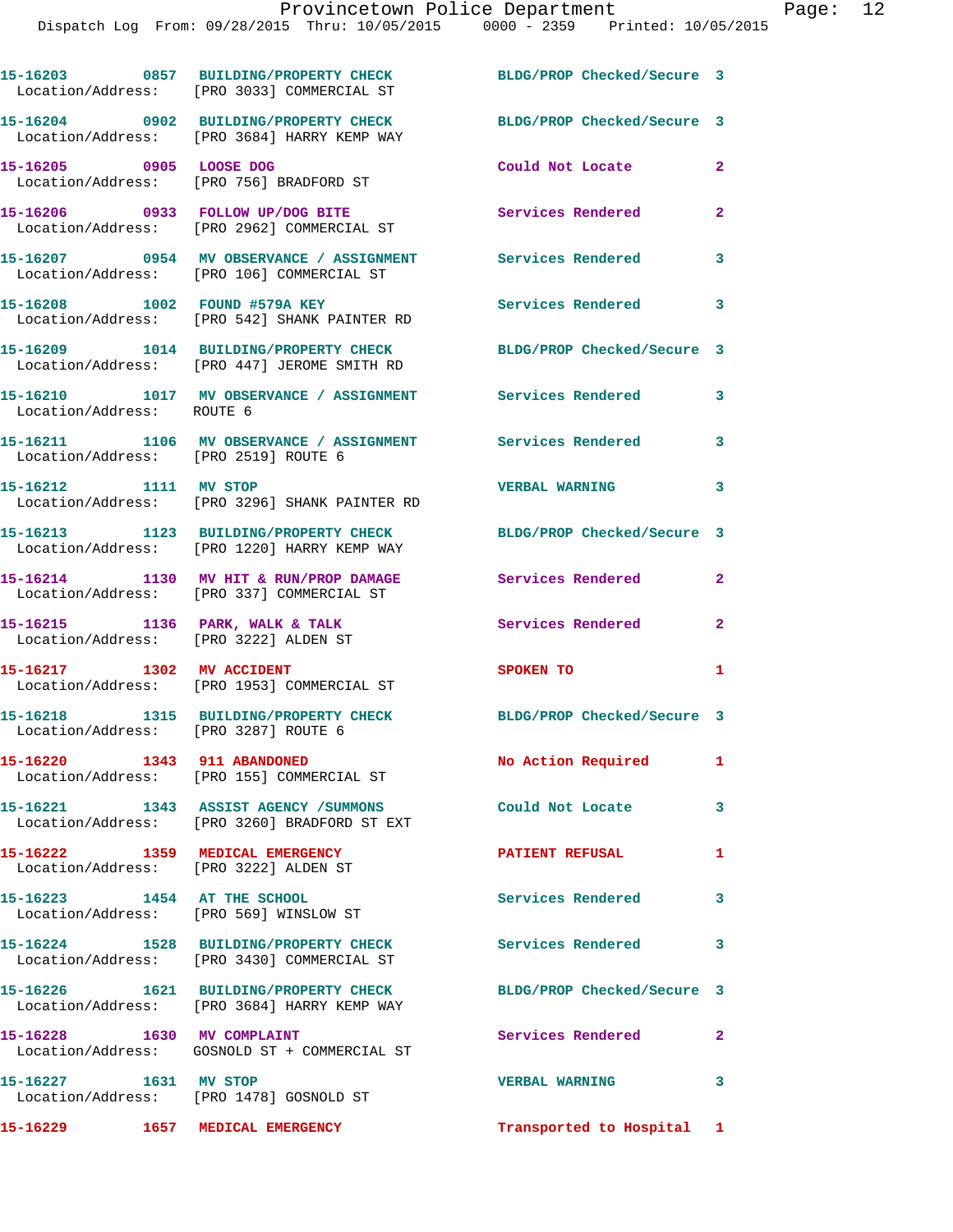|                                                                    |                                                                                                        | Provincetown Police Department                                                 |              |
|--------------------------------------------------------------------|--------------------------------------------------------------------------------------------------------|--------------------------------------------------------------------------------|--------------|
|                                                                    |                                                                                                        | Dispatch Log From: 09/28/2015 Thru: 10/05/2015 0000 - 2359 Printed: 10/05/2015 |              |
|                                                                    | Location/Address: [PRO 440] HARRY KEMP WAY                                                             |                                                                                |              |
|                                                                    | 15-16230 1714 MV OBSERVANCE / ASSIGNMENT<br>Location/Address: HIGH POLE HL + BRADFORD ST               | Services Rendered                                                              | 3            |
| 15-16231 1718 MIS DIAL                                             | Location/Address: [PRO 63] BRADFORD ST EXT                                                             | Services Rendered                                                              | 1            |
|                                                                    | Location/Address: HIGH POLE HL + BRADFORD ST                                                           | 15-16232 1723 MV OBSERVANCE / ASSIGNMENT Services Rendered                     | 3            |
|                                                                    | 15-16233 1725 BUILDING/PROPERTY CHECK<br>Location/Address: [PRO 3259] MACMILLAN WHARF                  | BLDG/PROP Checked/Secure 3                                                     |              |
|                                                                    | 15-16234 1727 PARK, WALK & TALK<br>Location/Address: [PRO 204] COMMERCIAL ST                           | Services Rendered                                                              | $\mathbf{2}$ |
| 15-16235 1901 BAR CHECK                                            | Location/Address: [PRO 2737] COMMERCIAL ST                                                             | LICENSING/NO ACTION                                                            | $\mathbf{2}$ |
| 15-16236 1919 ANIMAL CALL                                          | Location/Address: RYDER ST + COMMERCIAL ST                                                             | Services Rendered                                                              | $\mathbf{2}$ |
|                                                                    | 15-16237 1929 BUILDING/PROPERTY CHECK<br>Location/Address: [PRO 1778] SHANK PAINTER RD                 | BLDG/PROP Checked/Secure 3                                                     |              |
| 15-16238 1932 MV DISABLED                                          | Location/Address: [PRO 2483] COMMERCIAL ST                                                             | Services Rendered                                                              | $\mathbf{2}$ |
| 15-16240 2004 ALARM - GENERAL                                      | Location/Address: [PRO 733] BRADFORD ST                                                                | Services Rendered                                                              | 1            |
|                                                                    | 15-16241 2026 BUILDING/PROPERTY CHECK<br>Location/Address: [PRO 3033] COMMERCIAL ST                    | BLDG/PROP Checked/Secure 3                                                     |              |
|                                                                    | 15-16242 2115 BUILDING/PROPERTY CHECK<br>Location/Address: [PRO 519] RACE POINT RD                     | BLDG/PROP Checked/Secure 3                                                     |              |
| 15-16243 2214 ALARM - GENERAL                                      | Location/Address: [PRO 146] COMMERCIAL ST                                                              | <b>Services Rendered</b>                                                       | 1            |
|                                                                    | 15-16244 2314 BUILDING/PROPERTY CHECK<br>Location/Address: [PRO 1989] COMMERCIAL ST                    | BLDG/PROP Checked/Secure 3                                                     |              |
|                                                                    | Location/Address: [PRO 2483] COMMERCIAL ST                                                             | 15-16245 2324 BUILDING/PROPERTY CHECK BLDG/PROP Checked/Secure 3               |              |
| 15-16246 2340 MV STOP                                              | Location/Address: [PRO 3633] COMMERCIAL ST                                                             | <b>VERBAL WARNING</b>                                                          | 3            |
| For Date: $10/03/2015$ - Saturday                                  |                                                                                                        |                                                                                |              |
|                                                                    | 15-16249 0010 BUILDING/PROPERTY CHECK<br>Location/Address: [PRO 440] HARRY KEMP WAY                    | BLDG/PROP Checked/Secure 3                                                     |              |
|                                                                    | 15-16247 0012 BUILDING/PROPERTY CHECK<br>Location/Address: [PRO 2977] COMMERCIAL ST                    | BLDG/PROP Checked/Secure 3                                                     |              |
| Location/Address: [PRO 2521] ROUTE 6                               |                                                                                                        | 15-16248 0021 ASSIST AGENCY / MUTUAL AID Services Rendered                     | 3            |
| 15-16250 0028 MV COMPLAINT<br>Location/Address: [PRO 2513] ROUTE 6 |                                                                                                        | Services Rendered                                                              | 2            |
|                                                                    | 15-16252 0037 MV OBSERVANCE / ASSIGNMENT Services Rendered<br>Location/Address: RYDER ST + BRADFORD ST |                                                                                | 3            |
|                                                                    | 15-16253 0046 PARK, WALK & TALK<br>Location/Address: [PRO 105] COMMERCIAL ST                           | Services Rendered                                                              | 2            |

Page: 13<br>15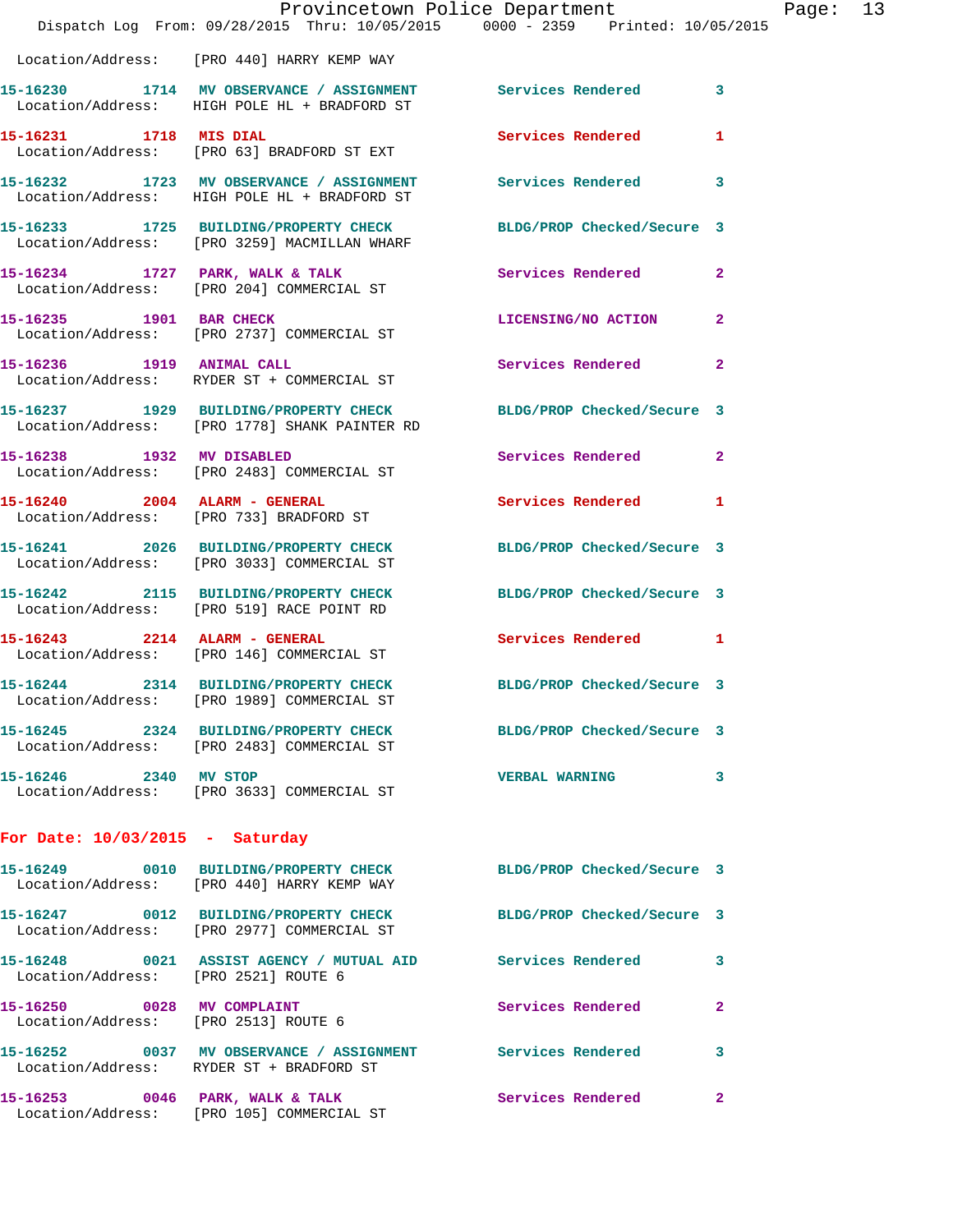|                                      | Provincetown Police Department Fage: 14<br>Dispatch Log From: 09/28/2015 Thru: 10/05/2015 0000 - 2359 Printed: 10/05/2015 |                            |              |    |  |
|--------------------------------------|---------------------------------------------------------------------------------------------------------------------------|----------------------------|--------------|----|--|
|                                      | 15-16251 0055 BUILDING/PROPERTY CHECK BLDG/PROP Checked/Secure 3<br>Location/Address: [PRO 519] RACE POINT RD             |                            |              |    |  |
| Location/Address: [PRO 2513] ROUTE 6 | 15-16254 0101 MV OBSERVANCE / ASSIGNMENT Services Rendered 3                                                              |                            |              |    |  |
|                                      | 15-16255 0101 BUILDING/PROPERTY CHECK BLDG/PROP Checked/Secure 3<br>Location/Address: [PRO 433] RYDER ST EXT              |                            |              |    |  |
|                                      | 15-16257 0122 SUSPICIOUS ACTIVITY<br>Location/Address: RYDER ST + BRADFORD ST                                             | SPOKEN TO                  | $\mathbf{2}$ |    |  |
|                                      | 15-16258 0125 ALARM - GENERAL<br>Location/Address: [PRO 2989] COMMERCIAL ST                                               | Services Rendered          | 1            |    |  |
| 15-16259 0134 MV STOP                | Location/Address: BRADFORD ST + COOK ST                                                                                   | <b>VERBAL WARNING</b>      | 3            |    |  |
|                                      | 15-16260 0143 MEDICAL EMERGENCY/DIZZY Services Rendered 1<br>Location/Address: [PRO 2144] CONWELL ST                      |                            |              |    |  |
|                                      | 15-16261 0150 ALARM - GENERAL<br>Location/Address: [PRO 2391] BRADFORD ST                                                 | <b>False Alarm</b>         | 1            |    |  |
|                                      | 15-16262 0207 BUILDING/PROPERTY CHECK BLDG/PROP Checked/Secure 3<br>Location/Address: [PRO 3033] COMMERCIAL ST            |                            |              |    |  |
|                                      | 15-16263 0251 BUILDING/PROPERTY CHECK BLDG/PROP Checked/Secure 3<br>Location/Address: [PRO 2109] THISTLEMORE              |                            |              |    |  |
|                                      | 15-16264 0309 BUILDING/PROPERTY CHECK BLDG/PROP Checked/Secure 3<br>Location/Address: [PRO 545] SHANK PAINTER RD          |                            |              |    |  |
|                                      | 15-16265 0452 LOBBY TRAFFIC<br>Location/Address: [PRO 542] SHANK PAINTER RD                                               | Services Rendered 2        |              | 20 |  |
|                                      | 15-16266 0510 BUILDING/PROPERTY CHECK BLDG/PROP Checked/Secure 3<br>Location/Address: [PRO 1646] WINSLOW ST               |                            |              |    |  |
|                                      | 15-16267 0518 BUILDING/PROPERTY CHECK BLDG/PROP Checked/Secure 3<br>Location/Address: [PRO 3259] MACMILLAN WHARF          |                            |              |    |  |
|                                      | 15-16268 0556 AIRCRAFT<br>Location/Address: [PRO 516] RACE POINT RD                                                       | Services Rendered 2        |              |    |  |
|                                      | 15-16269 0743 BUILDING/PROPERTY CHECK BLDG/PROP Checked/Secure 3<br>Location/Address: [PRO 433] RYDER ST EXT              |                            |              |    |  |
| Location/Address: ROUTE 6            | 15-16270      0838   MV OBSERVANCE / ASSIGNMENT       Services Rendered      3                                            |                            |              |    |  |
| 15-16271 0845 PET PANTRY             | Location/Address: [PRO 3296] SHANK PAINTER RD                                                                             | Services Rendered          | $\mathbf{2}$ |    |  |
|                                      | 15-16272 0909 BUILDING/PROPERTY CHECK BLDG/PROP Checked/Secure 3<br>Location/Address: [PRO 3033] COMMERCIAL ST            |                            |              |    |  |
|                                      | 15-16273 0947 ANIMAL/CLAIM CAT<br>Location/Address: [PRO 542] SHANK PAINTER RD                                            | <b>Services Rendered</b> 2 |              |    |  |
|                                      | 15-16274 1006 ASSIST CITIZEN<br>Location/Address: [PRO 710] BRADFORD ST                                                   | Services Rendered 3        |              |    |  |
|                                      | 15-16275 1058 BUILDING/PROPERTY CHECK BLDG/PROP Checked/Secure 3<br>Location/Address: [PRO 519] RACE POINT RD             |                            |              |    |  |
|                                      | 15-16276 1123 HAZARDS/MV GAS LEAK Services Rendered 2<br>Location/Address: [PRO 440] HARRY KEMP WAY                       |                            |              |    |  |

**15-16277 1152 MEDICAL EMERGENCY PATIENT REFUSAL 1** 

Location/Address: [PRO 2704] COMMERCIAL ST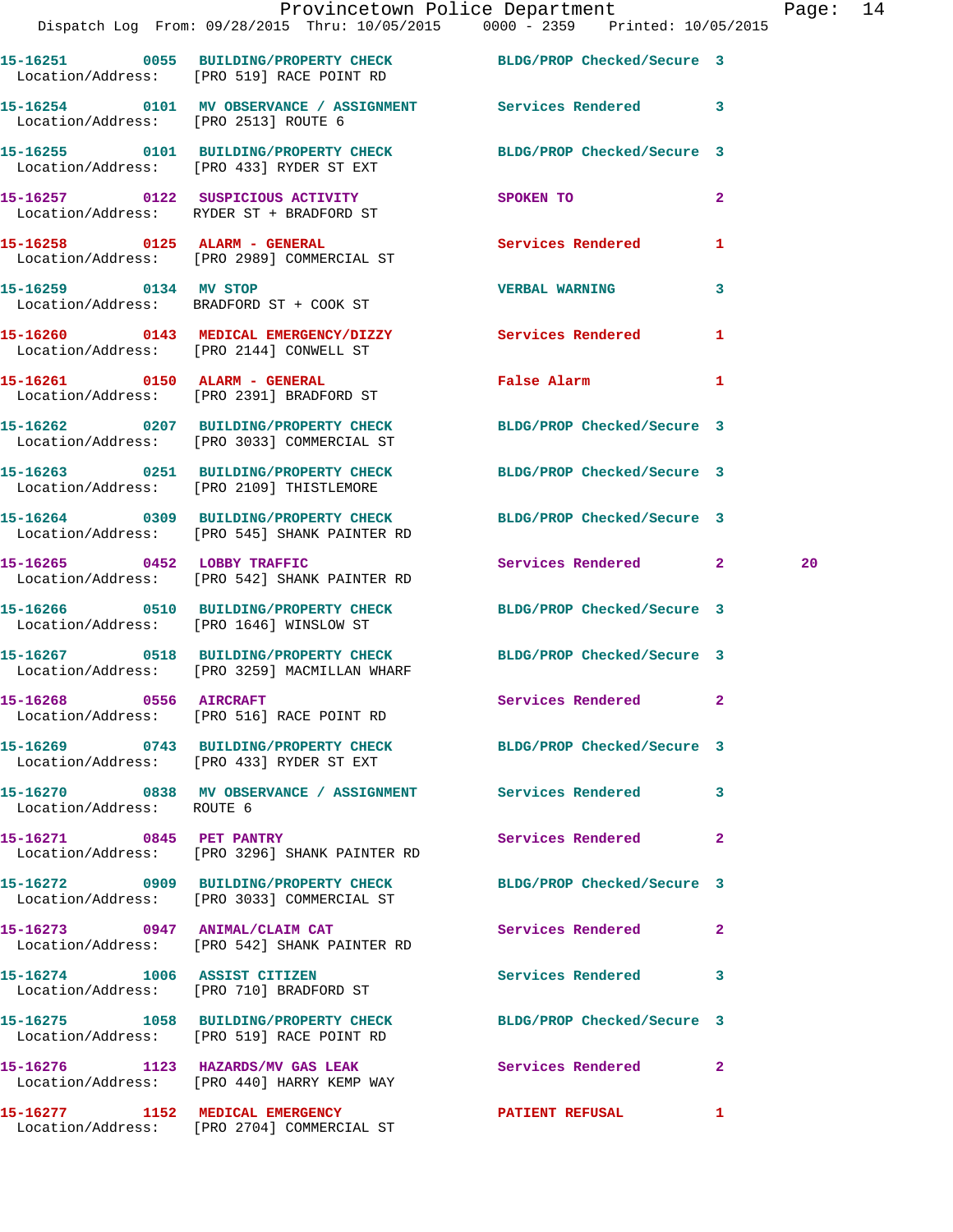|                                                                       | 15-16278 1155 BUILDING/PROPERTY CHECK<br>Location/Address: [PRO 447] JEROME SMITH RD  | BLDG/PROP Checked/Secure 3 |                |
|-----------------------------------------------------------------------|---------------------------------------------------------------------------------------|----------------------------|----------------|
| 15-16279 1306 SERVE SUMMONS                                           | Location/Address: [PRO 2750] COMMERCIAL ST                                            | GONE ON ARRIVAL 3          |                |
|                                                                       | 15-16280 1324 BUILDING/PROPERTY CHECK<br>Location/Address: [PRO 2898] JEROME SMITH RD | BLDG/PROP Checked/Secure 3 |                |
| Location/Address: [PRO 3287] ROUTE 6                                  | 15-16281 1333 BUILDING/PROPERTY CHECK                                                 | BLDG/PROP Checked/Secure 3 |                |
|                                                                       | 15-16282 1350 MEDICAL EMERGENCY/DOT<br>Location/Address: [PRO 440] HARRY KEMP WAY     | Transported to Hospital 1  |                |
| 15-16283 1352 WALK UP BP CHECK                                        | Location/Address: [PRO 1892] SHANK PAINTER RD                                         | Services Rendered 1        |                |
|                                                                       | 15-16284 1416 BUILDING/PROPERTY CHECK<br>Location/Address: [PRO 2109] THISTLEMORE     | BLDG/PROP Checked/Secure 3 |                |
| Location/Address:                                                     | 15-16285 1429 MEDICAL EMERGENCY<br>[PRO 1892] SHANK PAINTER RD                        | Transported to Hospital 1  |                |
|                                                                       | 15-16286 1544 SUSPICIOUS ACTIVITY<br>Location/Address: [PRO 3296] SHANK PAINTER RD    | <b>Services Rendered</b>   | $\mathbf{2}$   |
|                                                                       | 15-16287 1614 PARK, WALK & TALK<br>Location/Address: [PRO 105] COMMERCIAL ST          | Services Rendered          | $\overline{2}$ |
| 15-16288    1648    SERVE SUMMONS                                     | Location/Address: [PRO 3867] COMMERCIAL ST                                            | Could Not Locate           | 3              |
|                                                                       | 15-16289 1659 BUILDING/PROPERTY CHECK<br>Location/Address: [PRO 3684] HARRY KEMP WAY  | BLDG/PROP Checked/Secure 3 |                |
| 15-16290 1708 MV COMPLAINT<br>Location/Address: BRADFORD ST           |                                                                                       | No Action Required         | $\mathbf{2}$   |
|                                                                       | 15-16291 1711 BUILDING/PROPERTY CHECK<br>Location/Address: [PRO 519] RACE POINT RD    | BLDG/PROP Checked/Secure 3 |                |
|                                                                       | 15-16292 1755 ANIMAL CALL-FOUND DOG<br>Location/Address: [PRO 542] SHANK PAINTER RD   | Services Rendered          | $\mathbf{2}$   |
| Location/Address: [PRO 2481] TREMONT ST                               | 15-16293 1807 BUILDING/PROPERTY CHECK                                                 | BLDG/PROP Checked/Secure 3 |                |
|                                                                       | 15-16295 2033 BUILDING/PROPERTY CHECK<br>Location/Address: [PRO 3033] COMMERCIAL ST   | BLDG/PROP Checked/Secure 3 |                |
| 15-16296 2036 ALARM - FIRE                                            | Location/Address: [PRO 324] COMMERCIAL ST                                             | False Alarm                | 1              |
| 15-16297 2111 PARK, WALK & TALK                                       | Location/Address: [PRO 175] COMMERCIAL ST                                             | Services Rendered          | $\mathbf{2}$   |
| 15-16298 2155 ASSIST CITIZEN<br>Location/Address: [PRO 1662] PEARL ST |                                                                                       | Services Rendered          | 3              |
|                                                                       | 15-16305 2246 BUILDING/PROPERTY CHECK<br>Location/Address: [PRO 182] COMMERCIAL ST    | BLDG/PROP Checked/Secure 3 |                |
| 15-16300 2341 SERVICE CALL                                            | Location/Address: [PRO 105] COMMERCIAL ST                                             | <b>Services Rendered</b>   | 3              |
| For Date: $10/04/2015$ - Sunday                                       |                                                                                       |                            |                |

15-16301 0010 PARK, WALK & TALK **Services Rendered** 2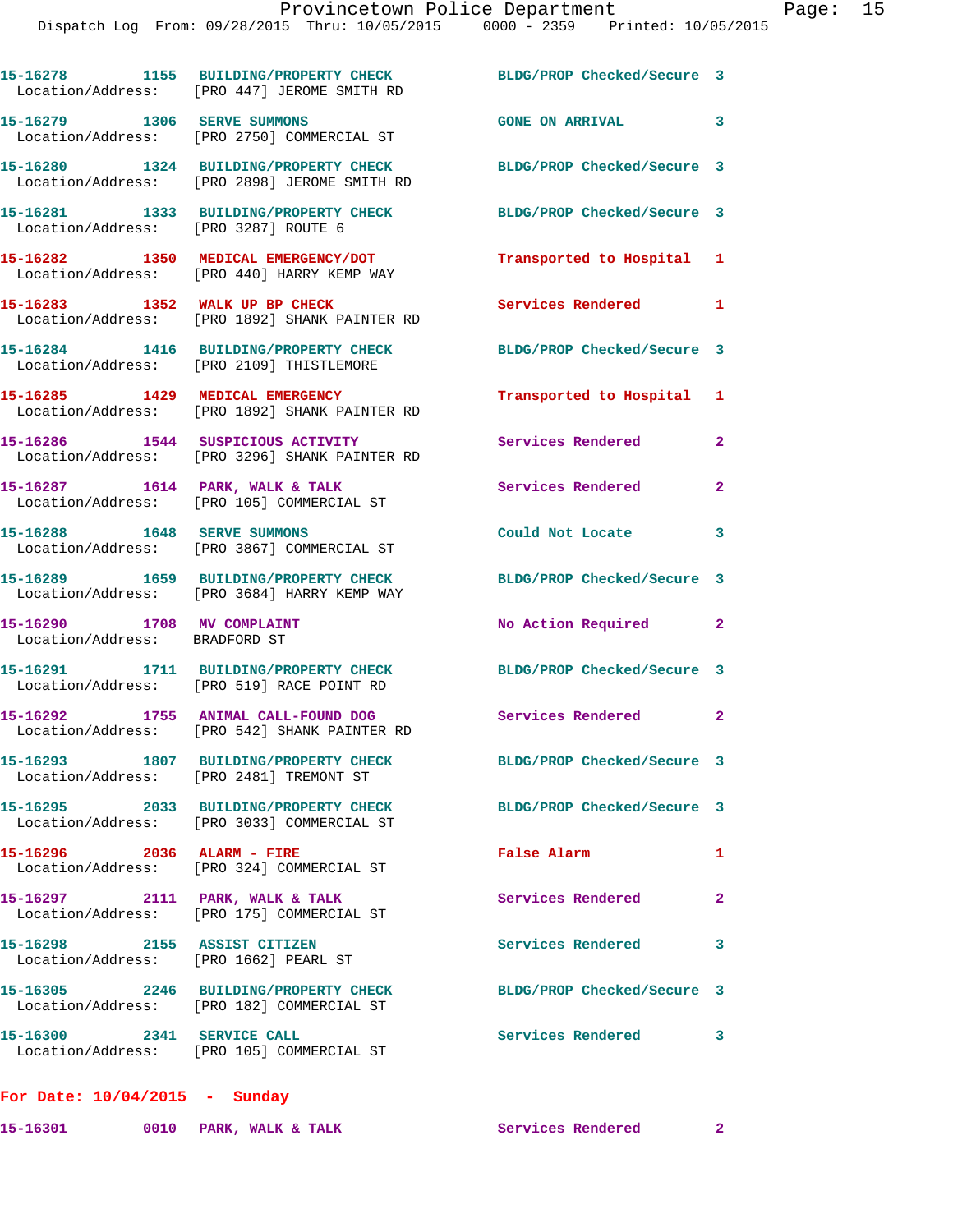|                                                                 | Dispatch Log From: 09/28/2015 Thru: 10/05/2015 0000 - 2359 Printed: 10/05/2015                                   | Provincetown Police Department |              | Page: 16 |  |
|-----------------------------------------------------------------|------------------------------------------------------------------------------------------------------------------|--------------------------------|--------------|----------|--|
|                                                                 | Location/Address: COMMERCIAL ST + STANDISH ST                                                                    |                                |              |          |  |
|                                                                 | 15-16303 0022 MV OBSERVANCE / ASSIGNMENT Services Rendered 3<br>Location/Address: BRADFORD ST + HOWLAND ST       |                                |              |          |  |
|                                                                 | 15-16302 0024 LOBBY TRAFFIC<br>Location/Address: [PRO 542] SHANK PAINTER RD                                      | Services Rendered 2            |              | 18       |  |
| 15-16304 0038 MV STOP                                           | Location/Address: [PRO 57] BRADFORD ST                                                                           | <b>VERBAL WARNING</b>          | 3            |          |  |
| Refer To Arrest: 15-291-AR                                      | 15-16307 0054 DISTURBANCE<br>Location/Address: [PRO 3276] COMMERCIAL ST<br>Refer To $P/C$ : 15-290-AR            | Arrest(s) Made                 | 1            |          |  |
|                                                                 | 15-16309 0134 MEDICAL EMERGENCY/SCRATCH Transported to Hospital 1<br>Location/Address: [PRO 1953] COMMERCIAL ST  |                                |              |          |  |
|                                                                 | 15-16310 0204 MV COMPLAINT<br>Location/Address: [PRO 511] HOLWAY AVE                                             | Services Rendered 2            |              |          |  |
|                                                                 | 15-16311 0306 BUILDING/PROPERTY CHECK BLDG/PROP Checked/Secure 3<br>Location/Address: [PRO 433] RYDER ST EXT     |                                |              |          |  |
|                                                                 | 15-16312 0531 BUILDING/PROPERTY CHECK BLDG/PROP Checked/Secure 3<br>Location/Address: [PRO 530] SHANK PAINTER RD |                                |              |          |  |
|                                                                 | 15-16313 0740 ALARM COMMERCIAL BURG<br>Location/Address: [PRO 3167] COMMERCIAL ST                                | BLDG/PROP Checked/Secure 1     |              |          |  |
|                                                                 | 15-16314 0746 BUILDING/PROPERTY CHECK BLDG/PROP Checked/Secure 3<br>Location/Address: [PRO 3033] COMMERCIAL ST   |                                |              |          |  |
|                                                                 | 15-16315 0753 BUILDING/PROPERTY CHECK<br>Location/Address: [PRO 2483] COMMERCIAL ST                              | BLDG/PROP Checked/Secure 3     |              |          |  |
|                                                                 | 15-16316 0753 BUILDING/PROPERTY CHECK BLDG/PROP Checked/Secure 3<br>Location/Address: [PRO 2206] COMMERCIAL ST   |                                |              |          |  |
| Location/Address: ROUTE 6 + SNAIL RD                            | 15-16317 0834 MV OBSERVANCE / ASSIGNMENT Citation/Warning Issued 3                                               |                                |              |          |  |
| 15-16318 0838 MV STOP                                           | Location/Address: [PRO 2521] ROUTE 6                                                                             | Citation/Warning Issued 3      |              |          |  |
| Location/Address: [PRO 2513] ROUTE 6                            | 15-16319 0848 MV OBSERVANCE / ASSIGNMENT Services Rendered                                                       |                                | $\mathbf{3}$ |          |  |
| 15-16320 0905 MV STOP                                           | Location/Address: [PRO 539] SHANK PAINTER RD                                                                     | VERBAL WARNING 3               |              |          |  |
|                                                                 | 15-16321 0911 MEDICAL EMERGENCY<br>Location/Address: [PRO 726] BRADFORD ST                                       | <b>Services Rendered</b>       | 1            |          |  |
|                                                                 | 15-16327 0912 TTY TEST CALL<br>Location/Address: [PRO 542] SHANK PAINTER RD                                      | Services Rendered 1            |              |          |  |
| Location/Address: [PRO 1662] PEARL ST                           | 15-16322 0933 BUILDING/PROPERTY CHECK BLDG/PROP Checked/Secure 3                                                 |                                |              |          |  |
| 15-16323 1052 MV STOP                                           | Location/Address: ALLERTON ST + COMMERCIAL ST                                                                    | <b>Vehicle Towed</b>           | 3            |          |  |
|                                                                 | 15-16324 1149 MV HIT & RUN<br>Location/Address: [PRO 357] COMMERCIAL ST<br>Refer To Accident: 15-69-AC           | Services Rendered              | $\mathbf{2}$ |          |  |
| 15-16325 1151 COMPLAINT<br>Location/Address: ROUTE 6 + SNAIL RD |                                                                                                                  | No Action Required             | 3            |          |  |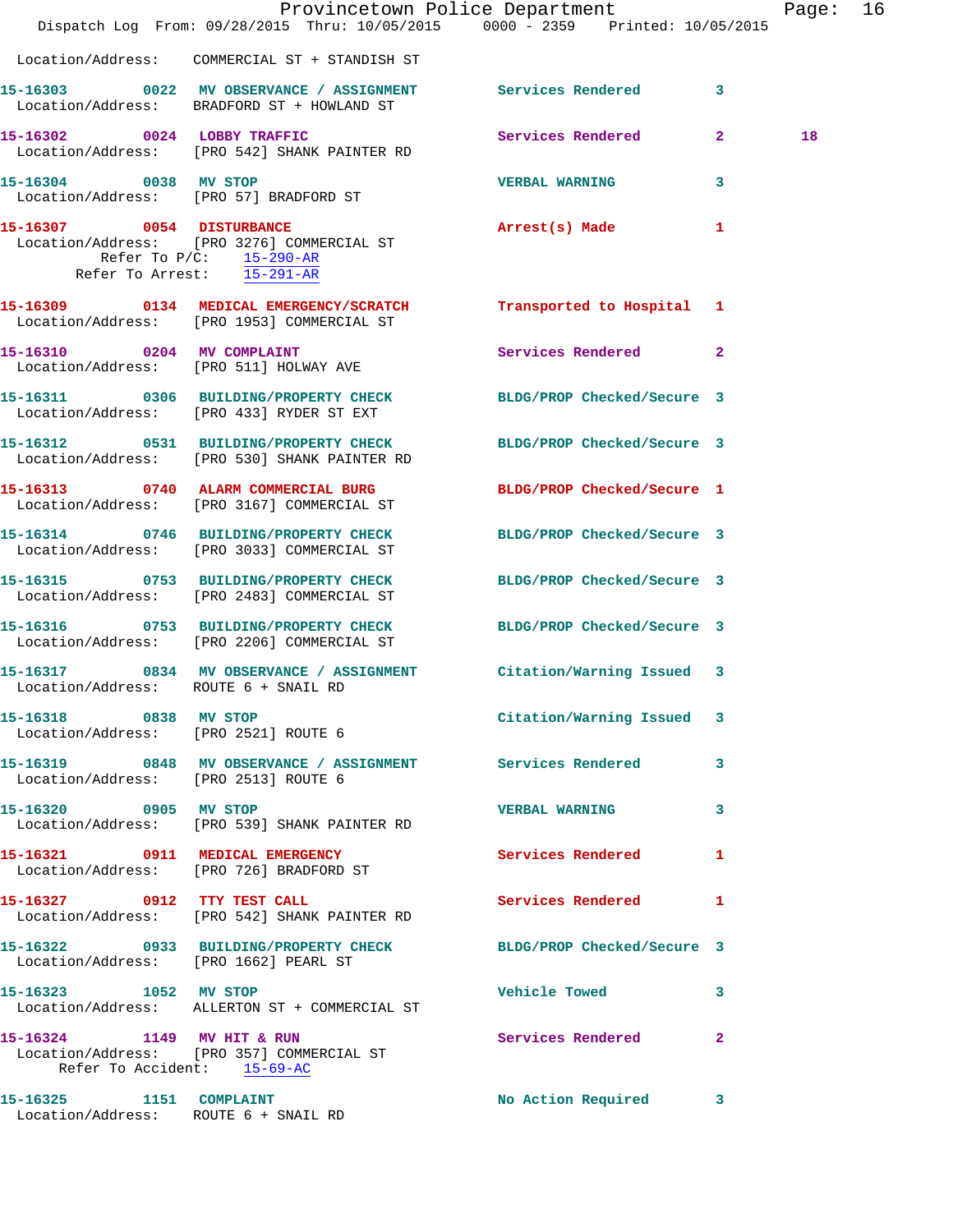|                                      | Provincetown Police Department<br>Dispatch Log From: 09/28/2015 Thru: 10/05/2015 0000 - 2359 Printed: 10/05/2015  |                            |              | Page: 17       |  |
|--------------------------------------|-------------------------------------------------------------------------------------------------------------------|----------------------------|--------------|----------------|--|
|                                      | 15-16328 1246 MEDICAL EMERGENCY<br>Location/Address: [PRO 440] HARRY KEMP WAY                                     | Transported to Hospital 1  |              |                |  |
|                                      | 15-16329 1304 SCHOOL<br>Location/Address: [PRO 569] WINSLOW ST                                                    | Services Rendered 3        |              | 1              |  |
|                                      | 15-16330 1316 BIKE ACCIDENT<br>Location/Address: RYDER ST + COMMERCIAL ST                                         | <b>GONE ON ARRIVAL</b>     | $\mathbf{2}$ |                |  |
|                                      | 15-16331 1339 MEDICAL EMERGENCY<br>Location/Address: [PRO 542] SHANK PAINTER RD                                   | Transported to Hospital 1  |              |                |  |
|                                      | 15-16332 1404 LOST DUCK TAPE WALLET<br>Location/Address: [PRO 542] SHANK PAINTER RD                               | Services Rendered 3        |              |                |  |
|                                      | 15-16333 1423 BUILDING/PROPERTY CHECK BLDG/PROP Checked/Secure 3<br>Location/Address: [PRO 2109] THISTLEMORE      |                            |              |                |  |
|                                      | 15-16334 1532 BUILDING/PROPERTY CHECK BLDG/PROP Checked/Secure 3<br>Location/Address: [PRO 3684] HARRY KEMP WAY   |                            |              |                |  |
|                                      | 15-16335 1539 PARK, WALK & TALK 1988 Services Rendered 2<br>Location/Address: [PRO 2500] COMMERCIAL ST            |                            |              |                |  |
| 15-16336 1539 LOOSE DOG              | Location/Address: [PRO 2513] ROUTE 6                                                                              | Services Rendered 2        |              | $\overline{4}$ |  |
|                                      | 15-16337 1545 ASTHMA ATTACK<br>Location/Address: [PRO 3207] COMMERCIAL ST                                         | PATIENT REFUSAL            | 1            |                |  |
|                                      | 15-16338 1611 MV COMPLAINT<br>Location/Address: RACE POINT RD + PROVINCELANDS RD                                  | Taken/Referred to Other 2  |              |                |  |
|                                      | 15-16339 1619 BUILDING/PROPERTY CHECK BLDG/PROP Checked/Secure 3<br>Location/Address: [PRO 519] RACE POINT RD     |                            |              |                |  |
|                                      | 15-16340 1745 RESCUE CALL/TRANSPORT Transported to Hospital 1<br>Location/Address: [PRO 3222] ALDEN ST            |                            |              |                |  |
|                                      | 15-16341 1810 BAR CHECK<br>Location/Address: [PRO 3837] COMMERCIAL ST                                             | Services Rendered 2        |              |                |  |
|                                      | 15-16342 1813 BUILDING/PROPERTY CHECK BLDG/PROP Checked/Secure 3<br>Location/Address: [PRO 1778] SHANK PAINTER RD |                            |              |                |  |
|                                      | 15-16343 1826 SEIZURE/RESCUE<br>Location/Address: [PRO 208] COMMERCIAL ST                                         | Transported to Hospital 1  |              |                |  |
| Location/Address: [PRO 571] ALDEN ST | 15-16344 1845 BUILDING/PROPERTY CHECK                                                                             | BLDG/PROP Checked/Secure 3 |              |                |  |
|                                      | 15-16345 1900 VERBAL HEADLIGHT<br>Location/Address: [PRO 1514] BRADFORD ST                                        | VERBAL WARNING 3           |              |                |  |
|                                      | 15-16346 1935 BUILDING/PROPERTY CHECK BLDG/PROP Checked/Secure 3<br>Location/Address: [PRO 530] SHANK PAINTER RD  |                            |              |                |  |
|                                      | 15-16347 1939 PARK, WALK & TALK<br>Location: [PRO 3431] LOPES SQUARE                                              | Services Rendered 2        |              |                |  |
|                                      | 15-16348 2022 BUILDING/PROPERTY CHECK BLDG/PROP Checked/Secure 3<br>Location/Address: [PRO 3033] COMMERCIAL ST    |                            |              |                |  |
|                                      | 15-16349 2105 PARK, WALK & TALK<br>Location/Address: [PRO 105] COMMERCIAL ST                                      | Services Rendered 2        |              |                |  |
|                                      | 15-16350 2116 BUILDING/PROPERTY CHECK BLDG/PROP Checked/Secure 3<br>Location/Address: [PRO 488] MAYFLOWER ST      |                            |              |                |  |
|                                      | 15-16351 2140 BUILDING/PROPERTY CHECK<br>Location/Address: [PRO 182] COMMERCIAL ST                                | BLDG/PROP Checked/Secure 3 |              |                |  |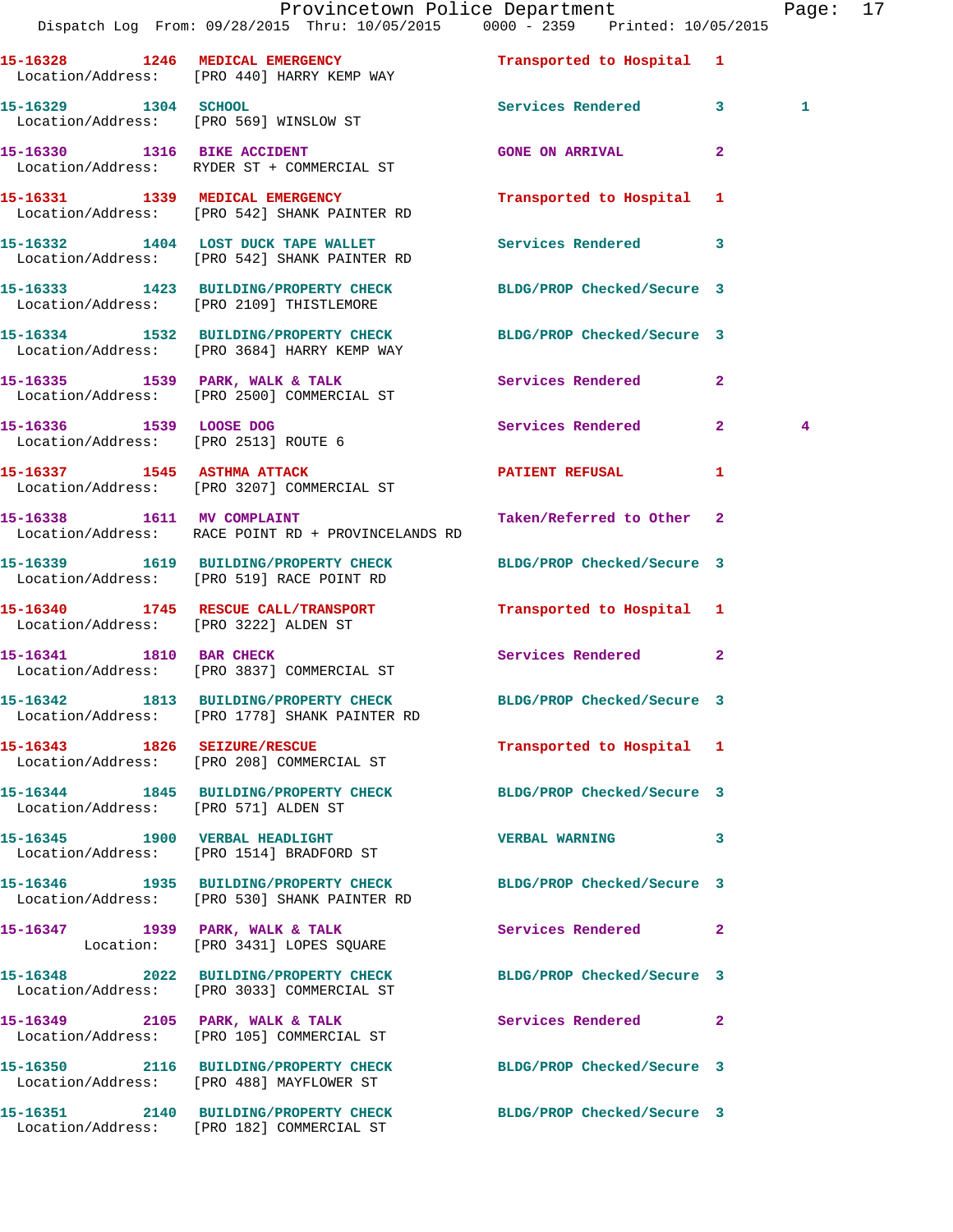Page: 18

|                                                                     | Dispatch Log From: 09/28/2015 Thru: 10/05/2015 0000 - 2359 Printed: 10/05/2015                                   | Provincetown Police Department | Pag                 |  |
|---------------------------------------------------------------------|------------------------------------------------------------------------------------------------------------------|--------------------------------|---------------------|--|
|                                                                     |                                                                                                                  |                                |                     |  |
|                                                                     | 15-16352 2142 VERBAL REGISTRATION WERBAL WARNING<br>Location/Address: WASHINGTON AVE + BRADFORD ST               |                                | 3                   |  |
|                                                                     | 15-16354 2223 SERVICE CALL Services Rendered<br>Location/Address: [PRO 1237] MILLER HILL RD                      |                                | 3                   |  |
| 15-16357 2329 BAR CHECK                                             | Location/Address: [PRO 3443] COMMERCIAL ST                                                                       | <b>Services Rendered</b>       | $\overline{2}$      |  |
|                                                                     | 15-16358 2339 BAR CHECK<br>Location/Address: [PRO 2737] COMMERCIAL ST                                            | Services Rendered              | $\mathbf{2}$        |  |
|                                                                     | 15-16359 2340 BUILDING/PROPERTY CHECK BLDG/PROP Checked/Secure 3<br>Location/Address: [PRO 3609] COMMERCIAL ST   |                                |                     |  |
|                                                                     | 15-16360 2346 BAR CHECK<br>Location/Address: [PRO 208] COMMERCIAL ST                                             | Services Rendered              | $\mathbf{2}$        |  |
| For Date: $10/05/2015$ - Monday                                     |                                                                                                                  |                                |                     |  |
|                                                                     | 15-16355 0000 LOBBY TRAFFIC<br>Location/Address: [PRO 542] SHANK PAINTER RD                                      | Services Rendered              | $2^{\circ}$<br>$-5$ |  |
| 15-16362 0012 BAR CHECK                                             | Location/Address: [PRO 272] COMMERCIAL ST                                                                        | Services Rendered              | $\mathbf{2}$        |  |
|                                                                     | 15-16363 0013 BAR CHECK<br>Location/Address: [PRO 399] COMMERCIAL ST                                             | Services Rendered              | $\mathbf{2}$        |  |
|                                                                     | 15-16364 0017 BUILDING/PROPERTY CHECK BLDG/PROP Checked/Secure 3<br>Location/Address: [PRO 433] RYDER ST EXT     |                                |                     |  |
| 15-16365 0020 BAR CHECK                                             | Location/Address: [PRO 3729] CARVER ST                                                                           | Services Rendered              | $\overline{2}$      |  |
|                                                                     | 15-16367 0117 BUILDING/PROPERTY CHECK Services Rendered<br>Location/Address: [PRO 1220] HARRY KEMP WAY           |                                | 3                   |  |
|                                                                     | 15-16368 0121 BUILDING/PROPERTY CHECK BLDG/PROP Checked/Secure 3<br>Location/Address: [PRO 545] SHANK PAINTER RD |                                |                     |  |
| Location/Address: [PRO 1662] PEARL ST                               |                                                                                                                  | Services Rendered              | 3                   |  |
|                                                                     | Location/Address: HOWLAND ST + BRADFORD ST                                                                       | <b>Services Rendered</b>       | 3                   |  |
| 15-16371 0130 MV COMPLAINT<br>Location/Address: [PRO 2090] PEARL ST |                                                                                                                  | Could Not Locate               | $\mathbf{2}$        |  |
| 15-16372 0136 MV STOP                                               | Location/Address: [PRO 57] BRADFORD ST                                                                           | <b>VERBAL WARNING</b>          | 3                   |  |

**15-16374 0140 BUILDING/PROPERTY CHECK BLDG/PROP Checked/Secure 3**  Location/Address: [PRO 182] COMMERCIAL ST

Location/Address: [PRO 1886] BRADFORD ST

Location/Address: [PRO 2494] BRADFORD ST

**15-16376 0214 BUILDING/PROPERTY CHECK BLDG/PROP Checked/Secure 3** 

**15-16373 0142 BUILDING/PROPERTY CHECK BLDG/PROP Checked/Secure 3** 

**15-16375 0212 MV OBSERVANCE / ASSIGNMENT Services Rendered 3** 

Location/Address: [PRO 512] PRINCE ST

**15-16378 0246 BUILDING/PROPERTY CHECK BLDG/PROP Checked/Secure 3**  Location/Address: [PRO 3033] COMMERCIAL ST

**15-16377 0247 BUILDING/PROPERTY CHECK BLDG/PROP Checked/Secure 3**